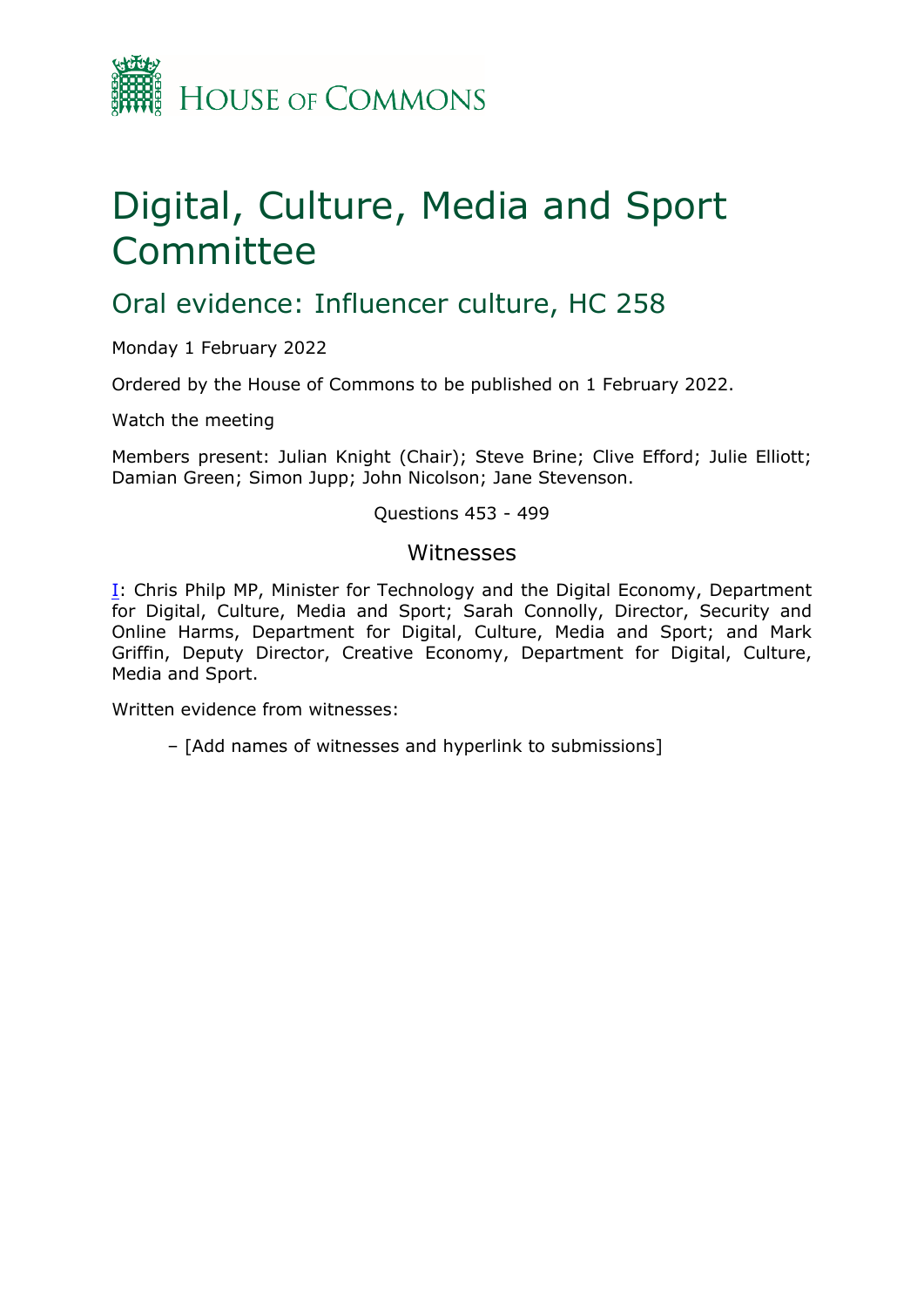

### <span id="page-1-0"></span>Examination of witnesses

Witnesses: Chris Philp, Sarah Connolly and Mark Griffin.

Q453 **Chair:** This is the Digital, Culture, Media and Sport Select Committee. The first panel hearing is going to be on influencer culture and the second on online safety and online harms. We are joined for our first panel by Chris Philp, Minister for Technology and the Digital Economy at the the Department for Digital, Culture, Media and Sport, Sarah Connolly, once again, director of security and online harms at the DCMS, and Mark Griffin, deputy director, creative economy, at DCMS.

Before I welcome you and we start the questioning, I want to see whether any members have any interests to declare. I would like to declare that I am the Chair of the all-party parliamentary group on new and advanced technologies. With that out of the way, Chris, Sarah and Mark, thank you very much for joining us this morning.

Chris, a first question for you. You have obviously been across what this Committee has been doing in terms of the influencer culture and been looking at all the witnesses we have had in. What struck you as interesting and potentially something that needs to be addressed in those hearings?

*Chris Philp:* Thank you, Chair, and thank you very much indeed for the opportunity to appear today for this session. In talking about the influencer question, it is worth mentioning at the outset that the issues that we are likely to discuss this morning probably cover three different ministerial portfolios. There is clearly an interaction with online safety and online harm, which is my responsibility, and I know that we are going to be discussing it in a lot more detail later this morning. It also touches on issues concerned with advertising and creative industries, which are looked after by my colleague, Minister Julia Lopez. Mark works in that team. Questions of employment rights and employment status are ordinarily covered by Paul Scully in his capacity as a Minister in BEIS. It was worth mentioning that this covers a number of ministerial portfolios, only one of which is mine.

To answer your question, the context is very important to keep in mind. We live in a world now where the reach of social media is extraordinarily wide, where pretty much everyone in the United Kingdom has access to social media of one kind or another, and globally half the population of the world—nearly 4 billion people—are online. The pervasive and constantly accessible nature of social media gives it an impact and an influence that goes substantially beyond the impact and influence that more traditional forms of media have had, particularly where the content being conveyed is particularly compelling. Video content, for example, is much more compelling and engaging and potentially influential than traditional static advertising or even TV advertising. Therefore, we are talking about an environment that is qualitatively different from the kind of environments that we have seen in the past.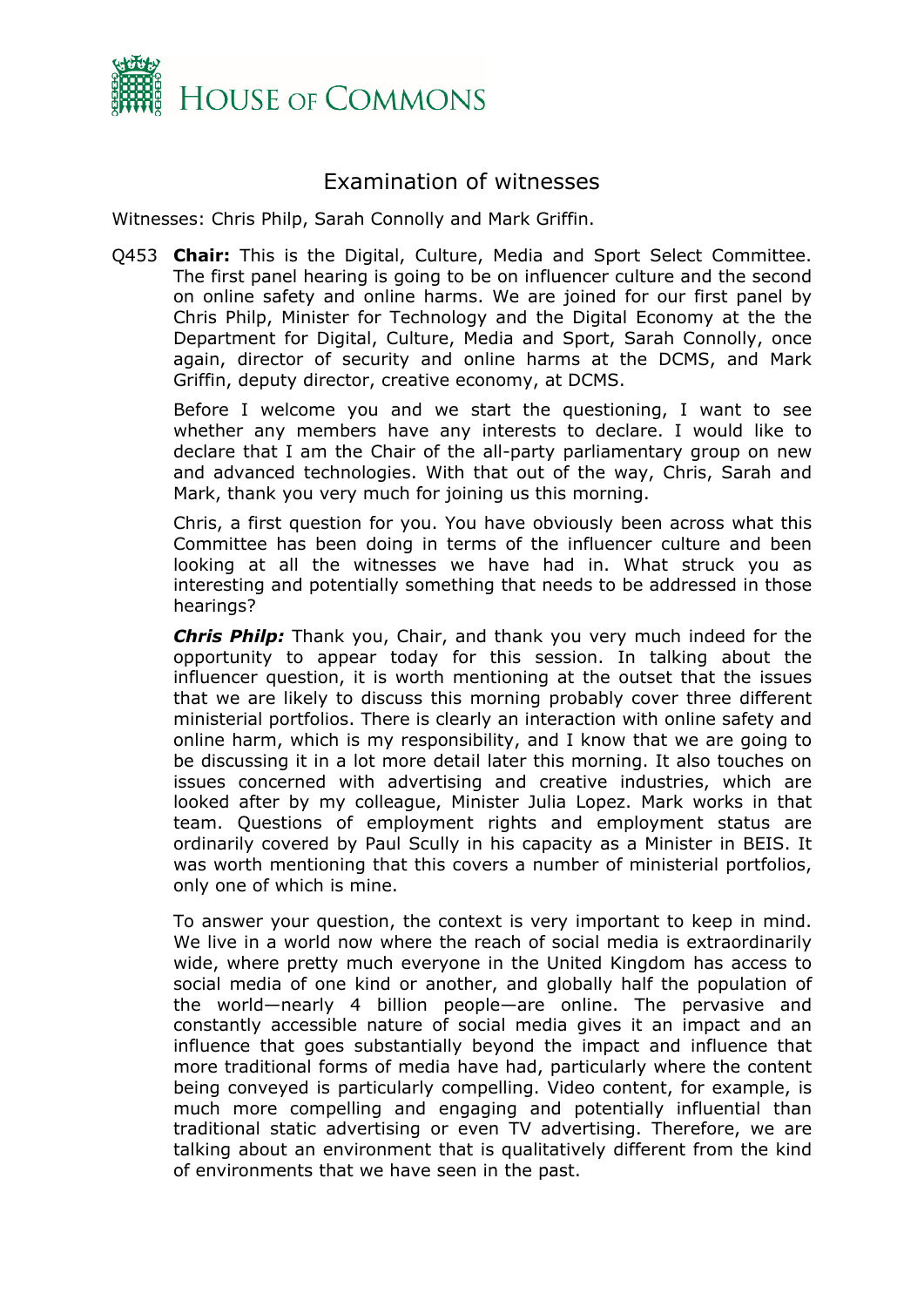

You asked specifically what issues had caught my attention in the evidence that the Committee has heard so far. I think the Committee should be strongly commended for looking at this important topic. I found the questions around disclosure and labelling particularly interesting. If somebody is seeing content promoting some kind of product or some kind of service, and if the person who is producing that content is being paid to do so—they are not impartial, they are a paid advocate, essential, an issue that we have encountered in Parliament, obviously—it is important that the person viewing that content knows that the thing that they are viewing is not done impartially or out of strong conviction but because they are being paid. That was an interesting area that I know the Committee has heard evidence on.

The other question that you have looked at that is an interesting one, and not necessarily a straightforward one, is the question of exploitation and who is being exploited. Is it an influencer who may be in some way vulnerable and getting coerced into doing what is essentially a performance, or is it the recipient who is being potentially manipulated into buying a product or service without realising that they are being manipulated? The question of who is being exploited and who is the exploiter is a complicated but important question. If I had to pick out two things that particularly caught my attention, I think those two are the most interesting, but I am sure that there are lots of others.

Q454 **Chair:** Yes, we will probably look at exploitation particularly in the sphere of children during this session later. Julie Elliott had some questions on that.

Returning to advertising, we had the ASA in front of us last week. One of the things that struck me is the scale of this. If you think about it in a traditional media sense, you may have a few hundred fast-moving consumer brands that are regularly advertised through television, radio or other media. It is a big job but it is relatively easy to keep track on that. However, when you are dealing with InstaStories and you have hundreds of thousands of influencers, you literally are shooting fish in a barrel from a regulatory point of view. How do you think that your Department can help square that circle to ensure that many of the things that we value as a society, in terms of openness and transparency, are replicated in this ever more diverging world of influencers?

*Chris Philp:* That is a very good question. The regulators—in this case principally the Advertising Standards Agency—need to make sure that they have adequate skills and technology to properly monitor what is, as you say, a very broad and voluminous part of the market. That would include making sure that they have the technical capability to do that, certainly in the context of the Online Safety Bill, of which the principal regulator is Ofcom rather than the ASA. Making sure that they have the technical capability and resources is an important part of the work that we are doing to ensure that they are prepared, so making sure that the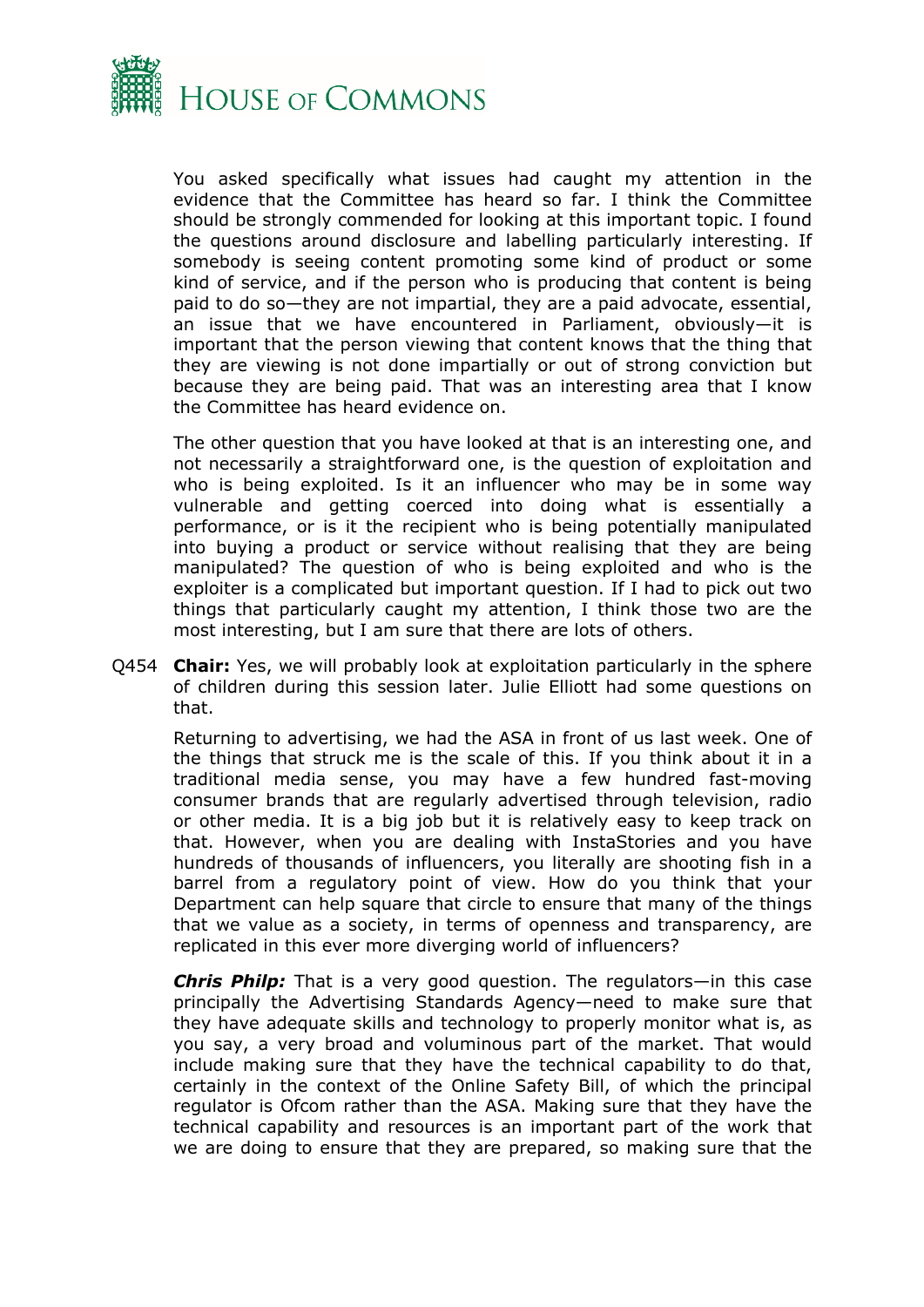

ASA has resources and the technical capability to monitor this is pretty important.

This is also a topic that I am sure will be addressed by the Online Advertising Programme, which my ministerial colleague Julia Lopez is working on, which will be published in consultation form relatively shortly. That will seek to address questions like that, to ensure that there are mechanisms and structures to cover the whole waterfront, because, as you say, it isn't the same as TV advertising, where there are a finite number of slots on ITV or whatever it may be. By definition, it is potentially an infinite universe. It is certainly a much larger one than things like TV advertising.

Q455 **Chair:** How do you monitor the monitors, then? You talked about the ASA there. How does the Department—with BEIS, across Government—go about ensuring that they have the processes in place to ensure that this is a level playing field in influencers and advertising?

*Chris Philp:* Committees like this have an important role to play in looking at the work that regulators do. It sounds like you have had evidence from them and no doubt you ask them to appear before you periodically. Certainly, when I was on the Treasury Select Committee, we had people like the FCA and the PRA in pretty regularly. Of course, Ministers keep a close eye on what is going on as well. This is really Julia Lopez's area rather than mine and I do not want to step on her toes. Mark, do you want to address that?

*Mark Griffin:* Yes. Good morning. Thank you for inviting me to give evidence today. What we do as a Department is we regularly meet with the advertising regulator, the Advertising Standards Agency, and Ofcom, which has responsibility for broadcast advertising. What we are discussing with them is the overall regulatory framework rather than any specific enforcement activities that they are doing.

What I would say by way of context is that we completely recognise that the growth of the online advertising market from a decade ago to now which is over half of all advertising spend in the UK—has created huge challenges with the pace and scale of what is happening. What we are doing is a specific programme of work, through the Online Advertising Programme, to see whether the current regulatory framework is still fit for purpose. As part of that, we published two research reports and we issued a call for evidence in 2020. We will shortly issue a consultation that sets out our next stage of questions and consultation on proposals in this area.

What we are looking at are the questions that have come up as part of this evidence inquiry, which are: is there sufficient accountability of advertisers and, in particular, of other intermediaries in the advertising space, recognising that digital intermediaries and platforms may need to have more responsibilities in this area. Second is the question of transparency, which is: can we really be confident that we know who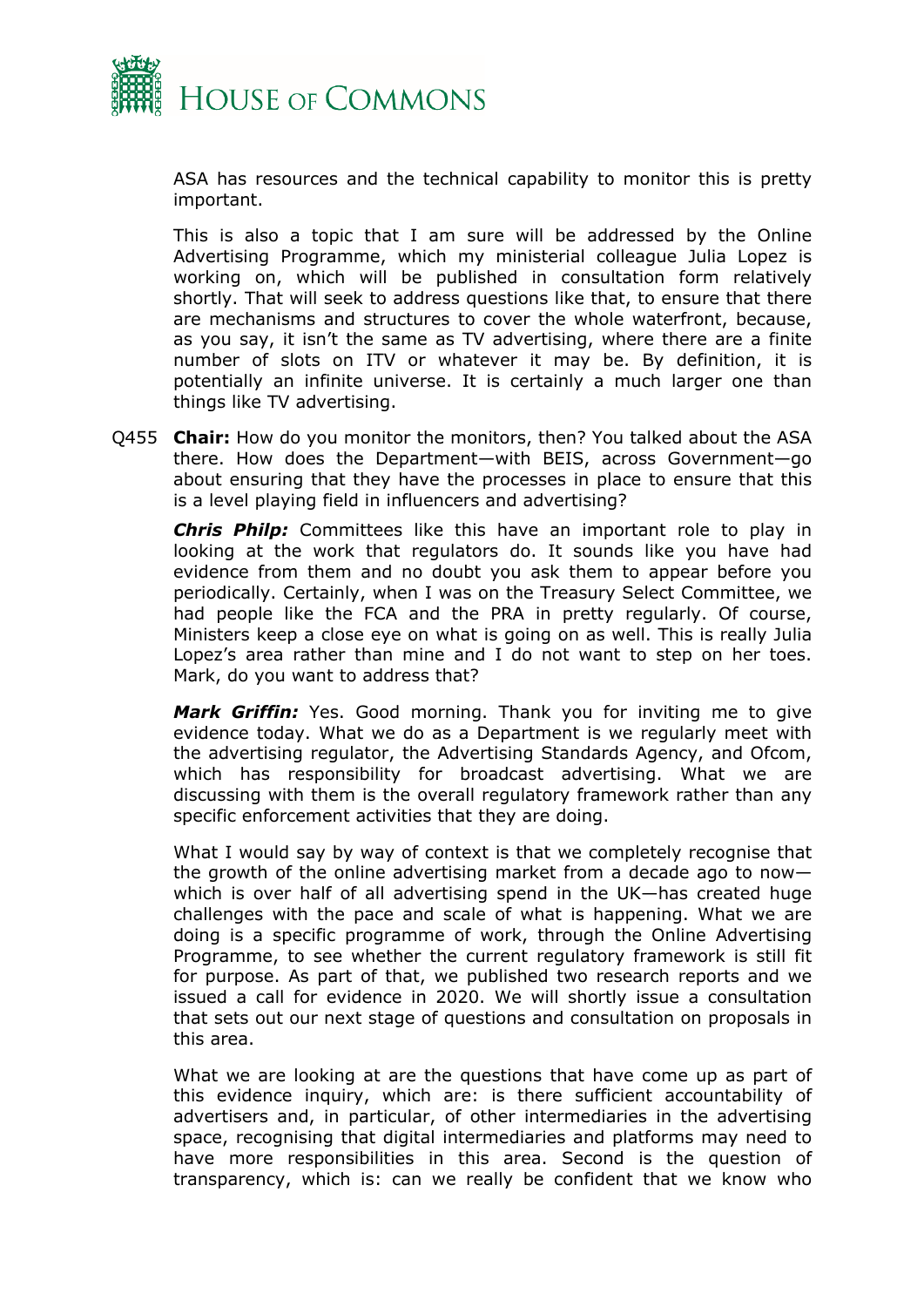

sees what and, therefore, the regulators can act to reduce the harms in this space?

Q456 **Chair:** Thank you. You mentioned the research that you had conducted. Could you outline that research very briefly, the scale of it and how it compares to the research that this Committee has taken as evidence in the United States?

*Mark Griffin:* We commissioned and published two research reports, one in 2019 and one in 2020. The first report looked at the overall regulatory framework and landscape in advertising and the players in the online advertising ecosystem. The second report looked at the issues and problems that have emerged.

One of the key things that we have been identifying is a taxonomy of the different types of harms that exist in advertising. Some of those overlap with the things that you have been looking at in terms of influencer marketing, but they go broader into other areas that the Committee is interested in, for example scam advertising.

Having done this research, we are looking at how we address all these issues as a whole and, in particular, can we improve the whole system of advertising regulation? Of course, I should say that we think that the Advertising Standards Agency has made huge efforts in its regulation. I think it spoke to the Committee last week about this in particular, upping the level of proactive assessments of the market, not just responding reactively to complaints that it receive. What we are thinking about is whether ASA has the right powers and tools to go as far as it needs to, recognising that it is a non-statutory body and that, therefore, it does have to work with other parties rather than impose rules.

Q457 **Chair:** Has any of your research encapsulated pay and conditions?

*Mark Griffin:* No, we have not looked specifically at the pay gap issues. It was very helpful that the Committee drew our attention to the US research on evidence of a pay gap. We are not aware of any UK research in the same area. Therefore, that does suggest that there is an area that should be looked at further.

Q458 **Chair:** Who is going to look at it? Are you going to look at it? Are you going to ensure that this is part of an ongoing process? We note that your two pieces of research were in 2019 and 2020. It is now 2022. This is a very fast-changing world and these are areas of concern. Will you commit to this Committee to commission research that looks at this particular area?

*Mark Griffin:* The next stage of research is looking to see if we can identify all of the harms in the advertising space and their severity and frequency. This is slightly different to the pay gap issue. What we will do is take that away and work with the stakeholders to ensure that that evidence gap is filled.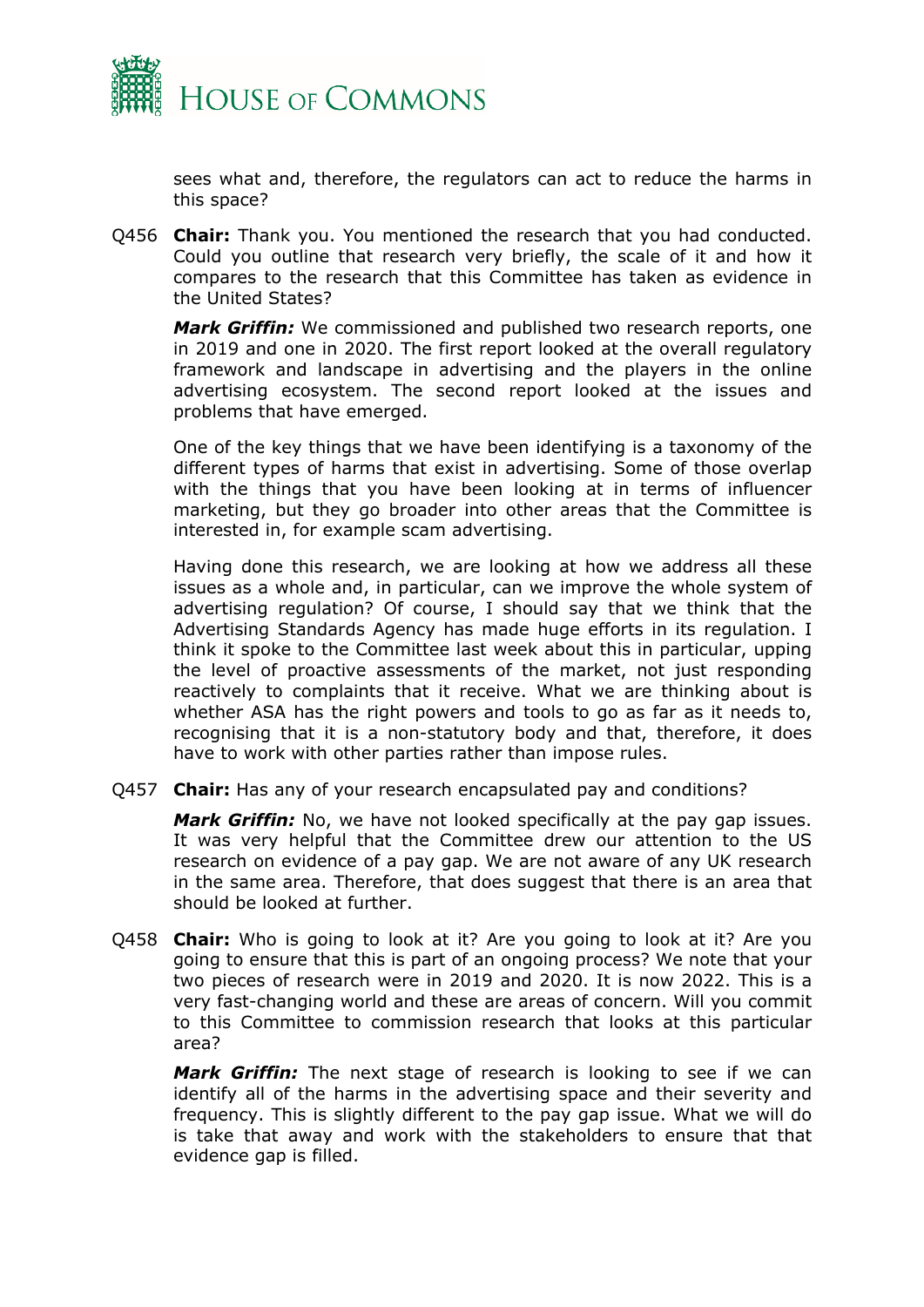

Q459 **Chair:** When is the Online Advertising Programme due to be published?

*Chris Philp:* I don't think there is a precise date in circulation but, again, this is a matter for my colleague Julia Lopez. I think the intention is that the consultation will be published—I do not want to say too much—as close as possible to the revised Online Safety Bill, so that parliamentarians have a complete picture of the proposed reform, because they do cover adjacent spaces, obviously. Given that we intend to introduce the Online Safety Bill in this Session, relatively imminently, the Committee can infer from that that you will not have to wait too many more months before receiving satisfaction on both points, both on the Online Safety Bill and on advertising.

Q460 **Chair:** It has been a long wait for satisfaction when it comes to that particular Bill.

*Chris Philp:* Yes, but it will be all the more satisfying when it arrives, particularly with the benefit of this Committee's recommendations.

Q461 **Chair:** Yes, thank you, we will turn on to that in our second stage. To drill down on that for one minute before I turn over to Jane, do I take it, therefore, that there is a role for legislative action against some of the abuses that we are highlighting through this inquiry, in the online influencers space in the Online Safety Bill? Is there a likelihood that some of that well permeate into the Online Safety Bill?

*Chris Philp:* We will obviously talk more about this later, but clearly, to the extent that anything done by influencers is straight up illegal, by definition that will be in the scope of the Online Safety Bill because it will be in the scope of user-to-user content. It is user-generated content by definition.

Secondly, the extent to which it is causing harm to children, whether as producers, as influencers themselves, or if children are the receivers of the content, if that content is harmful either to a child producing it or a child receiving it, that would be in the scope of the Online Safety Bill under the provisions that cover content that is legal but harmful to children.

To the extent that influencer-generated content might be taken as legal but harmful to adults, it will be subject to provisions that we will talk about later. For example, there will be an obligation on category 1 companies—the big social media firms—to have done a risk assessment and to have clear policies that they are then obliged to properly implement via those mechanisms that I have just described, which will apply to all user-generated content. That will include content generated by influencers.

Issues to do with things like labelling are an advertising issue. I don't think that that will be addressed by the Online Safety Bill. However, I think it is likely that the Online Advertising Programme issue will get picked up.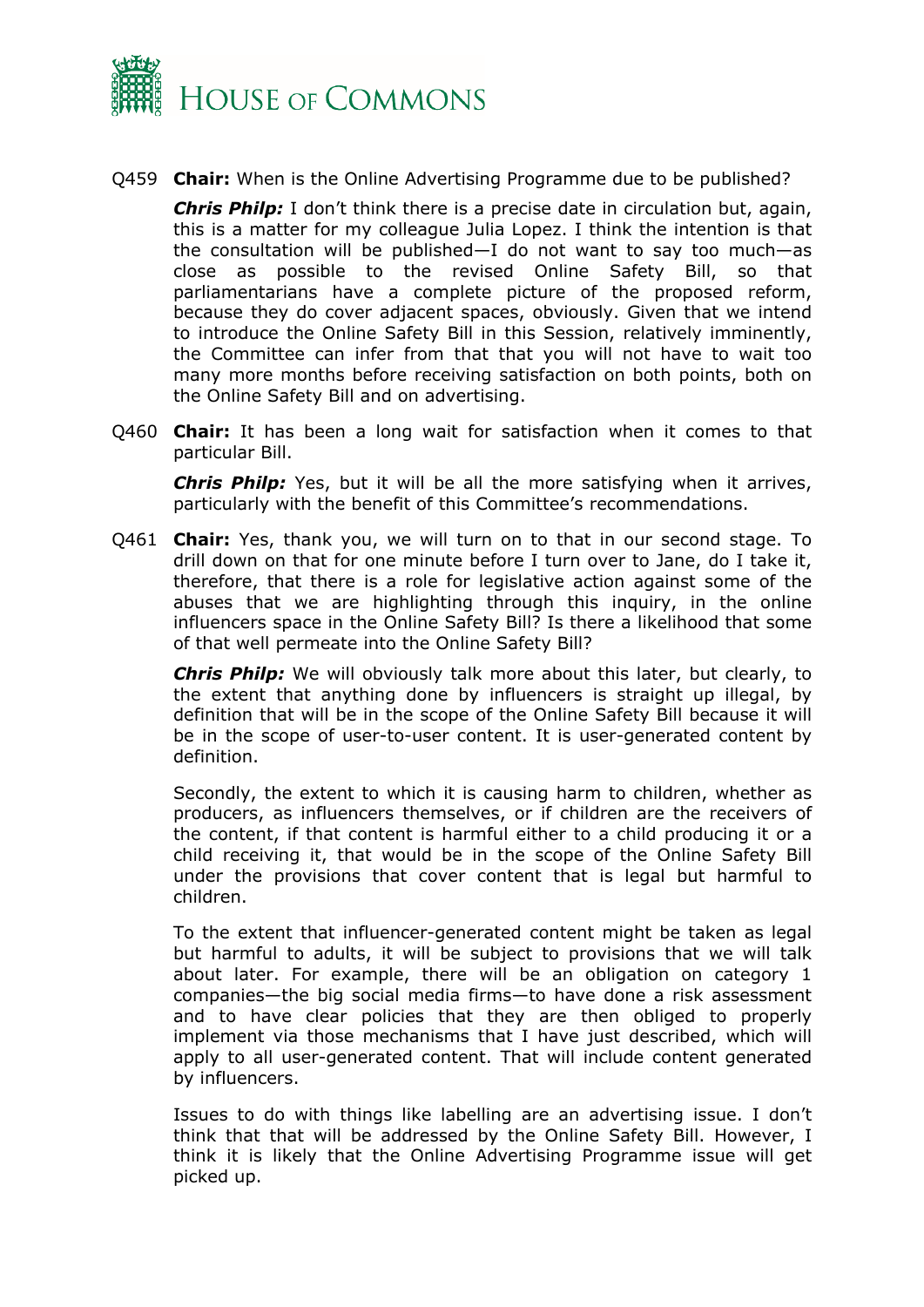

*Mark Griffin:* Yes. In the Online Advertising Programme, hidden advertising is definitely one of the issues that we will pick up. Some of the proposals that we will consult on will require statutory changes to implement.

Q462 **Jane Stevenson:** Following on from that, as advertising shifts and influencer advertising is so different from what has had to be monitored before, I am especially concerned about children on the receiving end of influencer advertising. There are no enhanced disclosure requirements suggested at the moment for adverts aimed at children from influencers. I am glad to hear that there is a call for evidence around this, but how are you going to gather information about the influence on children and how can you protect them from seeing things that they do not realise are advertising?

*Chris Philp:* I will try to answer that first and perhaps Sarah may come in on the harm side, where the advertising content being produced is actively harmful. On the research and disclosure side I might turn to Mark.

If the content being produced that you are asking about, Jane, is harmful to children, that will be covered by the Online Safety Bill in the provisions that deal with content that is legal but harmful to children. Essentially, there is a duty on any social media platform that has a significant proportion of its users who are children to take proactive steps to prevent harm occurring to those children.

If it does not do that, it will be subject to regulatory enforcement action by the designated regulator, Ofcom, whose powers include levying a fine that is the greater of 10% of global revenue or £18 million. In the case of a platform like Facebook, that is an unimaginably large sum of money, even by Nick Clegg's standards, so there are some quite powerful measures there. I will come on the disclosure in a second on the advertising side.

Q463 **Jane Stevenson:** It is not just harmful content. It is the clarity. We know that there are no watermarks saying, "This is an advert. This is sponsored", so it is more around that.

*Chris Philp:* It is both. There are two parts to the answer. I am dealing with the harmful bit first and we will come on to the disclosure point second. In terms of research into harmful content and how it gets identified and exposed, do you want to comment on that before we come on to the transparency point, Sarah?

*Sarah Connolly:* Ofcom will have a duty to understand risk, to understand the harms, and that includes harm to children. As the Minister said, online safety goes much wider than just influencer; it is general harm to children. Mark might want to add a bit more on the influencerspecific bit.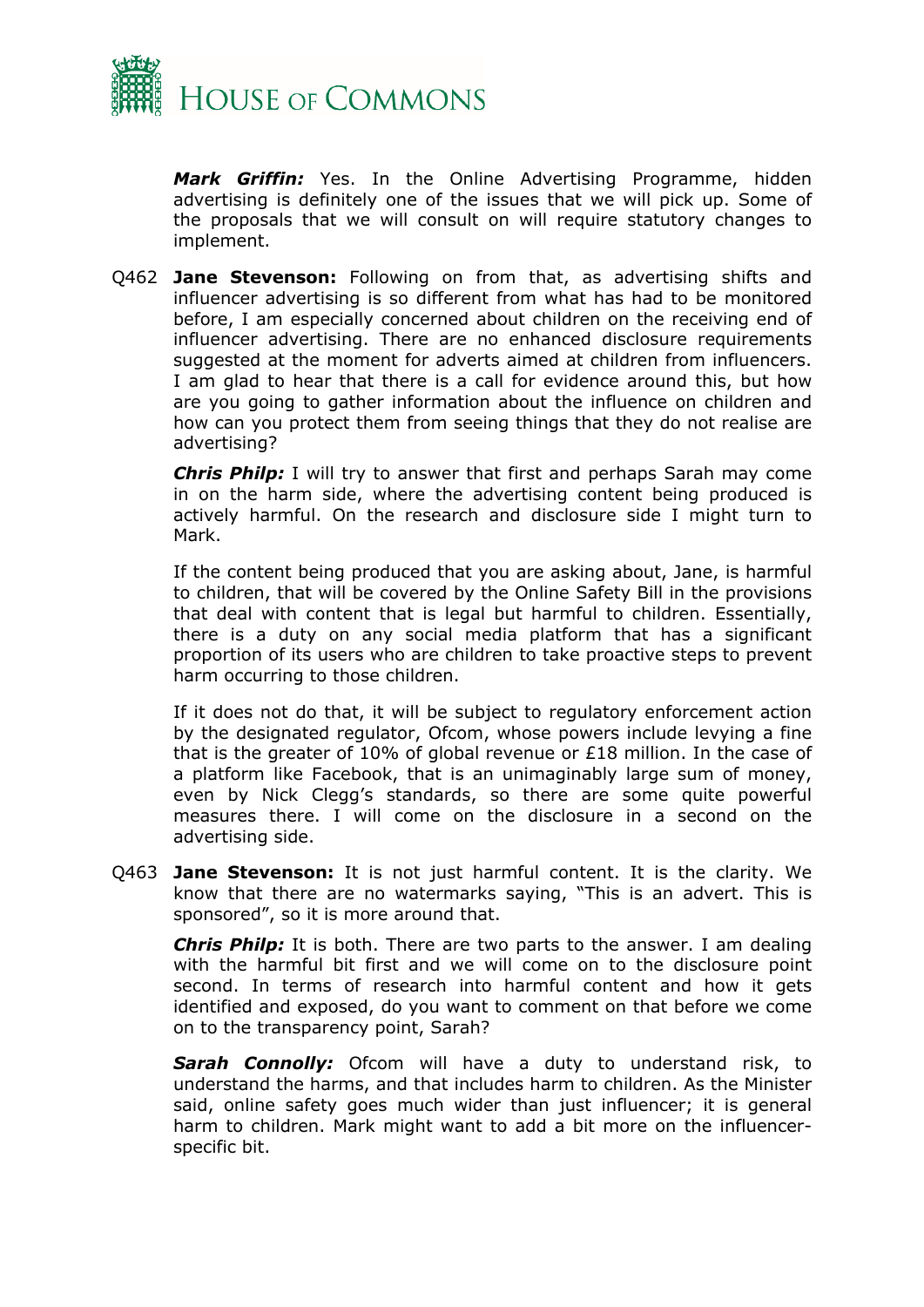

*Mark Griffin:* The first thing is that the Committee of Advertising Practice is very clear that advertising targeted at children or which features children must not lead to any harm to them. If there is evidence of a problem, I know that ASA would want to consider that and take that away. I am sure that that was one of the points that came up in your evidence session.

Advertising rules and consumer protection laws are also very clear that you have an absolute requirement to disclose when you are advertising. You have heard issues with the level of compliance to those rules and we would agree that those compliance rates are too low. There are several things to say. First, the 35% statistic that came out through the ASA's research in 2020 has obviously predated the undertaking that Instagram has given to the CMA. It also predates the strength and sanction regime that the ASA was talking to the Committee about. What we would like to see, of course, is a similar exercise repeated and to see that those compliance rates have increased. If those compliance rates have not increased, what we will look to do is strengthen the system of regulation through the Online Advertising Programme.

There are two key themes of that work; one is accountability and the other is transparency. On the accountability theme, we want to ensure that there are appropriate sanction powers available for advertisers who do not wish to co-operate with a non-statutory regulator at present; and secondly, that accountability is not just for the advertiser but is spread throughout the supply chain in advertising, whether that is the other digital intermediaries involved in the open-display advertising market, or the platform in the case of influencer marketing. Some of those proposals that we will consult on will require legislative change to implement.

Q464 **Jane Stevenson:** Because it is children that we are talking about, is there not a real need for disclosure to be really clear and transparent across every platform? How do we educate children to recognise an advertisement if there is no standard? If they do not have a watermark in the corner going "ad" in big pink flashy letters, I don't think you can expect young children especially to know when they are being sold a product.

*Sarah Connolly:* If I may, although this is not a complete answer, the Online Safety Bill will require platforms to age-gate appropriately. Quite a lot of the platforms that I think you are thinking about in this space have an age of 13, so children under 13 should not be on the platforms to start with. As I said, it is not a complete answer, but certainly the younger end of the children should not be on those platforms to start with when legislation comes through. One would hope, therefore, that you do take away some of the problem for the younger end.

Q465 **Jane Stevenson:** Lots of young children are on YouTube, and if they have a favourite influencer or groups that their friends all follow, you can see how it can spiral.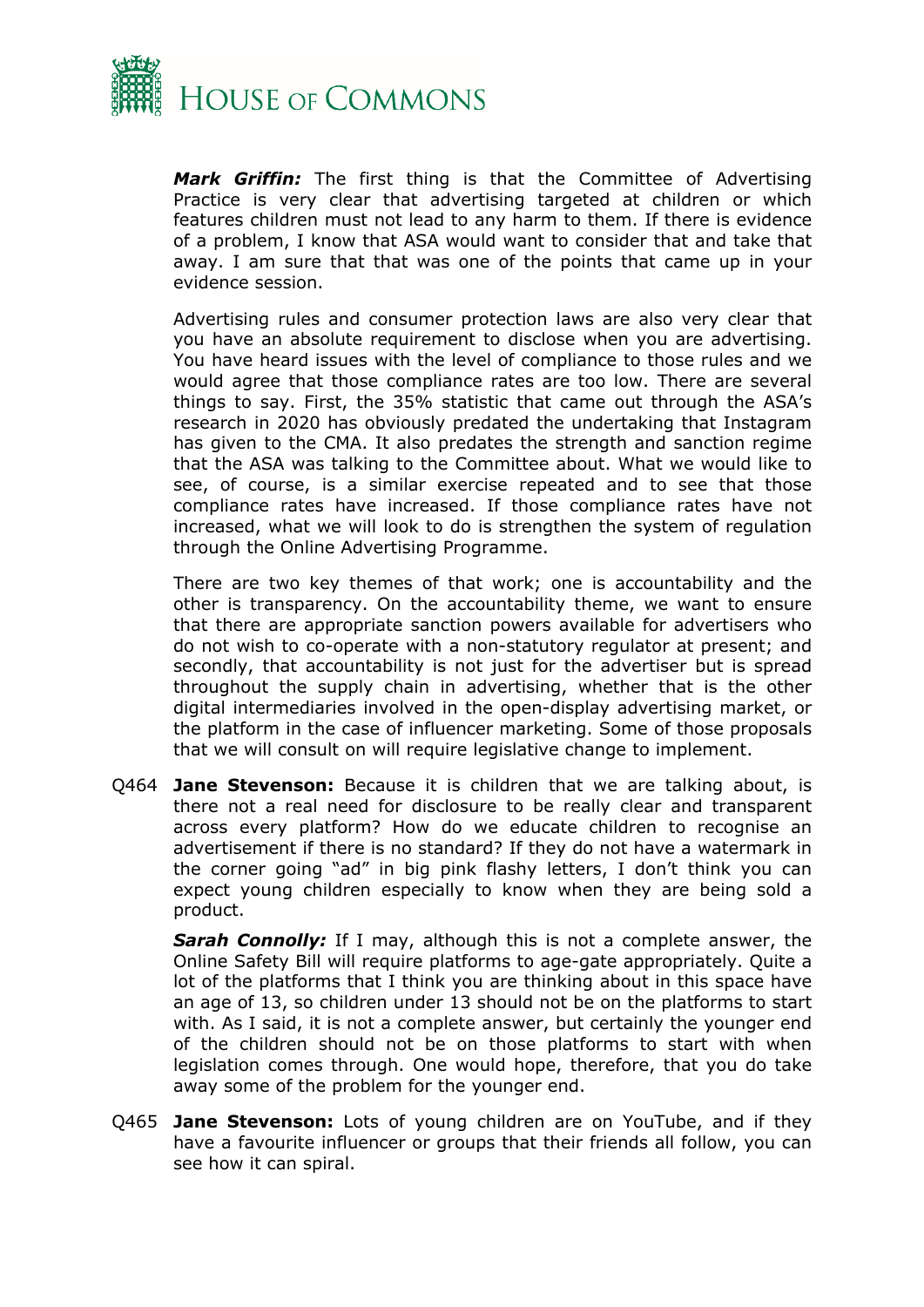

*Chris Philp:* Clearly, there is already an obligation for paid-for advertising to be clearly labelled, which, as of 2020—on Instagram at least—was not being properly implemented. The compliance rate was only 35%. Getting that higher is critical. Mark mentioned a moment ago the possibility of creating statutory sanctions for the ASA, which do not currently exist. That work is in hand via the Online Advertising Programme.

The second point that you raised was about making sure that the label is clear enough. If the product being advertised is not supposed to be marketed to under-18s they should not see it at all. If it is a product that is allowed to be marketed to under-18s, like a toy or something, you are making the point that the label should not just be present but should also clear and comprehensible to an eight year-old. I hope that is something that the Online Advertising Programme might consider, or the ASA in its codes of practice.

*Mark Griffin:* Yes, the key thing is the requirement that it is obviously identifiable to the person looking at it. We recognise that it is not just a question of including the words in some form that the advertiser is comfortable with, it is the recipient of the ad. Both the ASA and the CMA, in their written evidence to you and in their guidance on their website, have set out a range of things that they think are acceptable forms of disclosure and a range of things that are not acceptable forms of disclosure. Even though there might be some words to that effect, they may not be very easily visible or identifiable. If there is evidence that children still find those means of disclosure insufficient, that is a clear area that the platforms should provide better tools to influencers on them to make sure that that disclosure is more prominent.

Q466 **Jane Stevenson:** Where does the education fall? Is it on parents, is it on schools, or is it on the platforms to make this system really clear to children?

*Chris Philp:* You are touching on a very important wider point about what we call media literacy. That is essentially educating the public—but children particularly—about the pitfalls of life online. That is a programme that specifically looks to educate on these sorts of issues. Beyond that, it falls to parents and to schools to make sure that children are aware of the risks that exist online.

This is obviously one of the risks but clearly there are far more serious risks. My eight year-old children are twins and they are getting into using online devices. As a parent, you are very conscious of the risks that that opens up and so you try to educate as to the risks, and schools do as well. This is probably at the lower end of the harm, but it is a risk and it is important that it is covered as well as the more obvious very serious risks that exist online as well.

Q467 **Chair:** Thank you. Just one quick question before we go to Damian. We can all agree that the ASA has its work cut out when it is dealing with the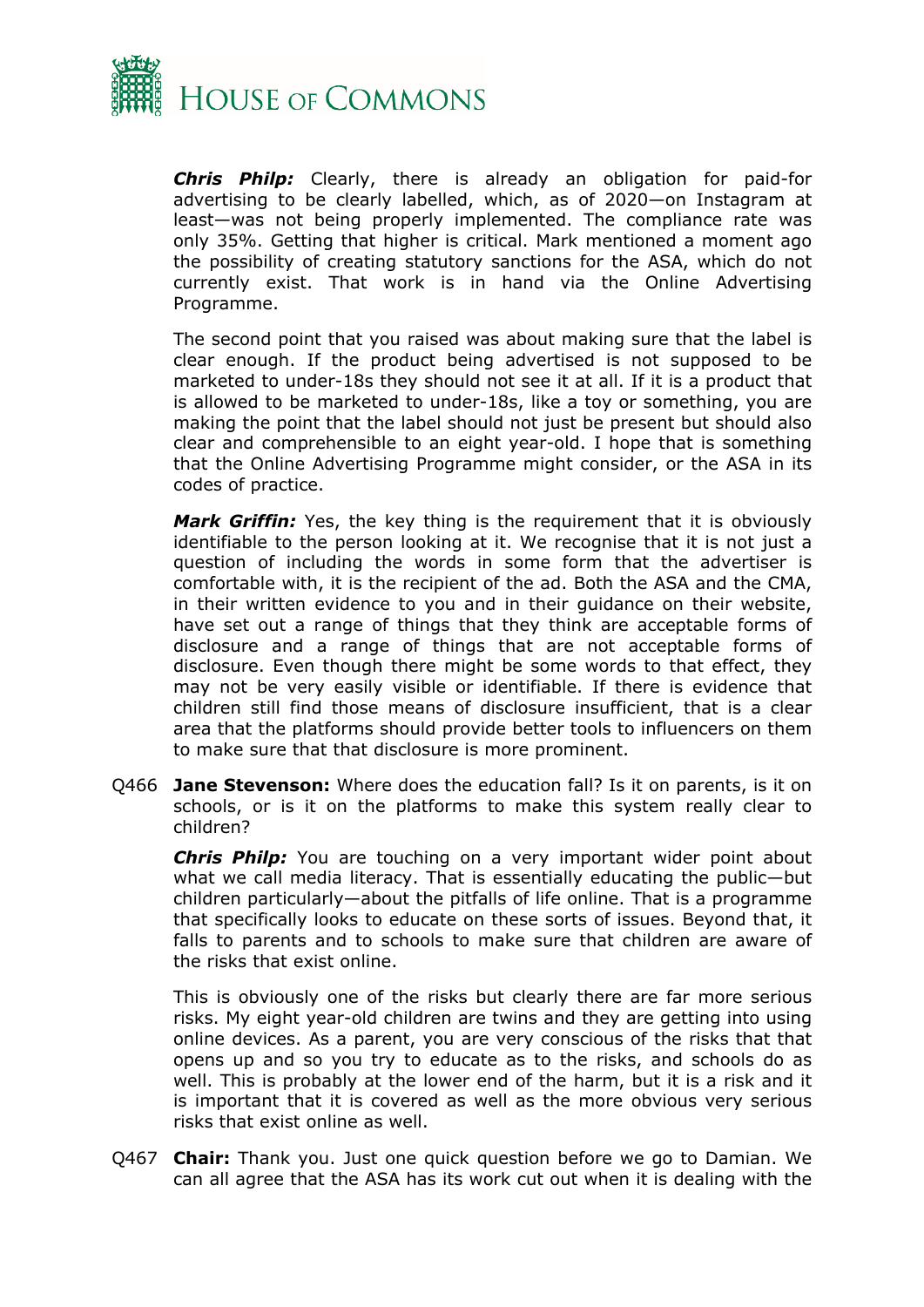

burgeoning world of influencers and online advertising. Given the fact that it is funded by a 0.1% levy on adverts, many of those on traditional media, isn't there a case for that charge to be levied more heavily on the social media companies so that they pay for the regulation of this space and the potential harms, given the fact that the ASA's work has been extended to such a degree?

*Chris Philp:* It is a very good question. It is one that I think lands squarely in the portfolio of Minister Julia Lopez. I hesitate to make any public utterance on a colleague's policy portfolio, other than to say that you are raising a very interesting point. Mark, is it one that you feel able to comment on?

*Mark Griffin:* Perhaps I could add something. You are aware that the ASA is currently doing a piece of work called the Online Platform and Network Standards, which is trying to build and formalise its relationship with the platforms and other digital intermediaries in the space. There is obviously a question, as it extends its regulatory remit to the platforms, that they should contribute to the funding of that system. I would also add that, were there to be statutory regulation in this area, we would expect it to be funded by those market participants that contribute to the problems that we are seeking to regulate. We would expect all of those market participants to be contributing to that system in the fairest way possible.

Q468 **Damian Green:** Last July the Department produced an Online Media Literacy Strategy. Under the 2003 Act, Ofcom has the duty to promote media literacy, which I assume these days includes online media literacy. Are you conscious that Ofcom is doing anything about it?

*Chris Philp:* Have you had Melanie Dawes in front of the Committee?

**Damian Green:** Not on this.

*Chris Philp:* Not on this. Ofcom has a wide range of responsibilities. As part of the Online Safety Bill work and its increased duties, we are giving them commensurately substantially increased resources. The total funding package over a three-year period runs to £10 million, not all of which Ofcom gets. Given the scope of the Online Safety Bill, we would expect some of that at least to make sure that the media literacy duties are being fully discharged.

It is an important question. It is one that I have not received a specific assurance on so, as an action to take from this Committee, I will undertake to more directly probe the question that you have raised. Sarah, do you want to add to that?

**Sarah Connolly:** No. That is exactly right. Ofcom is conscious that with the additional powers and additional responsibilities it will need to do more in this space and, as the Minister says, is gearing up to do exactly that. However, we will take it away.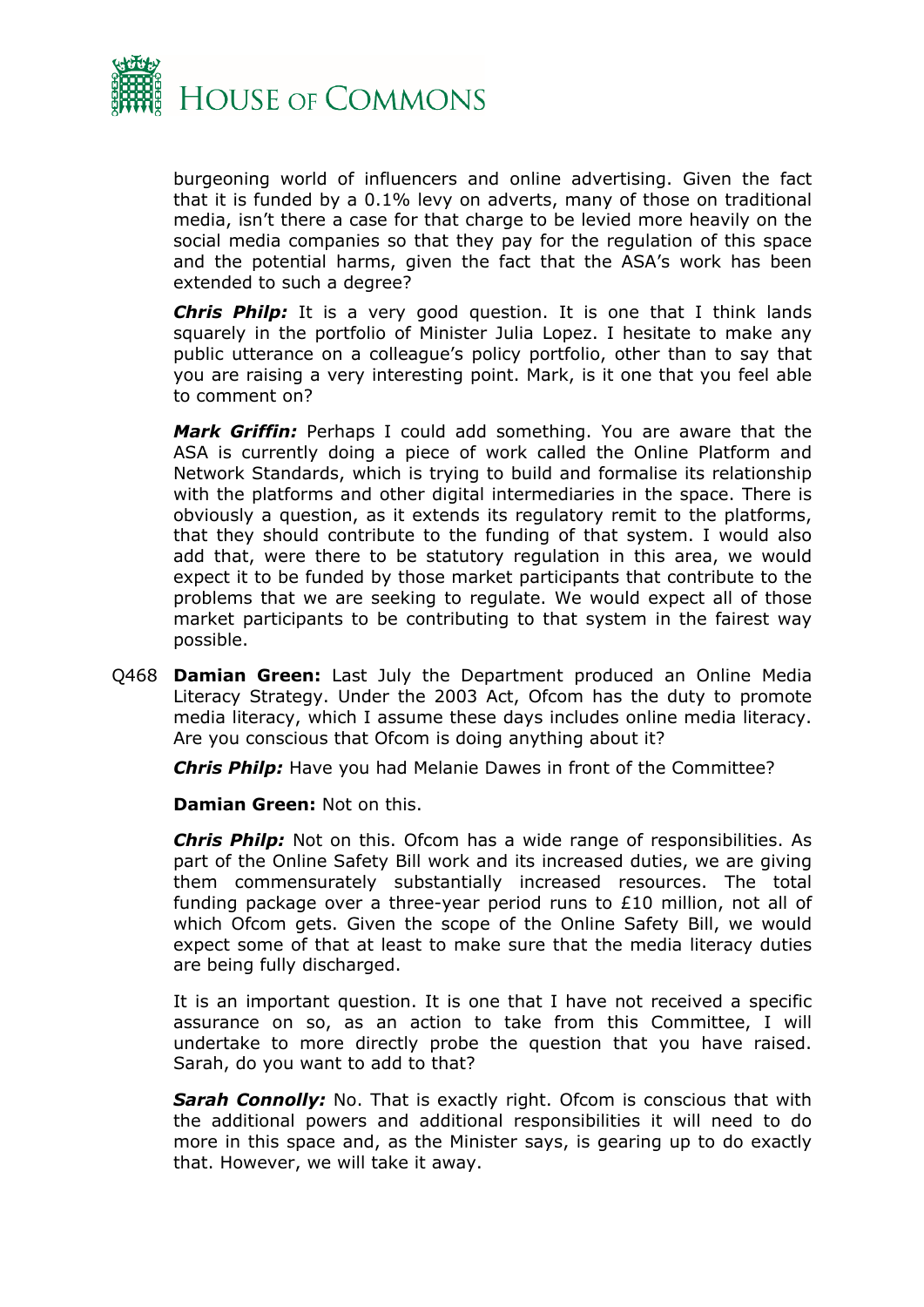

Q469 **Damian Green:** I am glad that you are taking it away, because I take it that the answer is, "No, not yet," or, "They haven't got around to it yet." Given that the Department produced a whole strategy on the subject and it is the regulator, it is perhaps a bit surprising and disappointing that it does not appear to have done anything in the last six months.

**Sarah Connolly:** Without wishing to leap to Ofcom's defence, I would say that Ofcom is looking at it. It has quite a lot of other things that we are asking it to do at the moment in this space but it is high on its list of things to think about. I would not take silence as a lack of activity.

*Chris Philp***:** I did not say that Ofcom was not doing anything. I just said that I had not been briefed on what it is doing. You cannot infer one way or the other just that we will undertake to make sure we get a decent answer.

Q470 **Damian Green:** I am interested because, as long ago as 2019, there was an article written in the *Journal of Cultural Policy* describing this area of media literacy as one of the zombies of cultural policy. It has been a bit of a—to change metaphors—black hole for some time. Given that what we are discussing this morning is a whole new area of media activity that has arisen in the last few years that particularly influences children, it feels particularly important that the Department and the regulators should be proactive about it, and I hope we can encourage you to do that?

*Chris Philp:* Yes. It is a very reasonable point. To add to the previous comment, there is work going on, on the back of the Online Media Literacy Strategy published last summer, to do additional work through libraries and other organisations like that to ensure that media literacy training is being delivered to the public, including children but the public more widely as well.

It might be helpful to write to the Committee with further particulars of that work and to answer the question about Ofcom. I would not want to do Ofcom any injustice by omission.

Q471 **Damian Green:** That would be useful because my next question was going to be: do you have the strategy and what is happening to implement it? If you could write to the Committee to explain that it would be really helpful.

*Chris Philp:* On both questions, the Online Media Literacy Strategy implementation, which includes the work through libraries, and also the question about Ofcom, we will come back to you on both of those.

Q472 **Julie Elliott:** If I may add, if you could say how else that is being delivered, not just through libraries, because many areas have had local government cuts over the last 10 years. We have one library in my constituency. Libraries do not cover the community any more in most of the country. I would look to see what else is happening with them than just libraries, however good they are.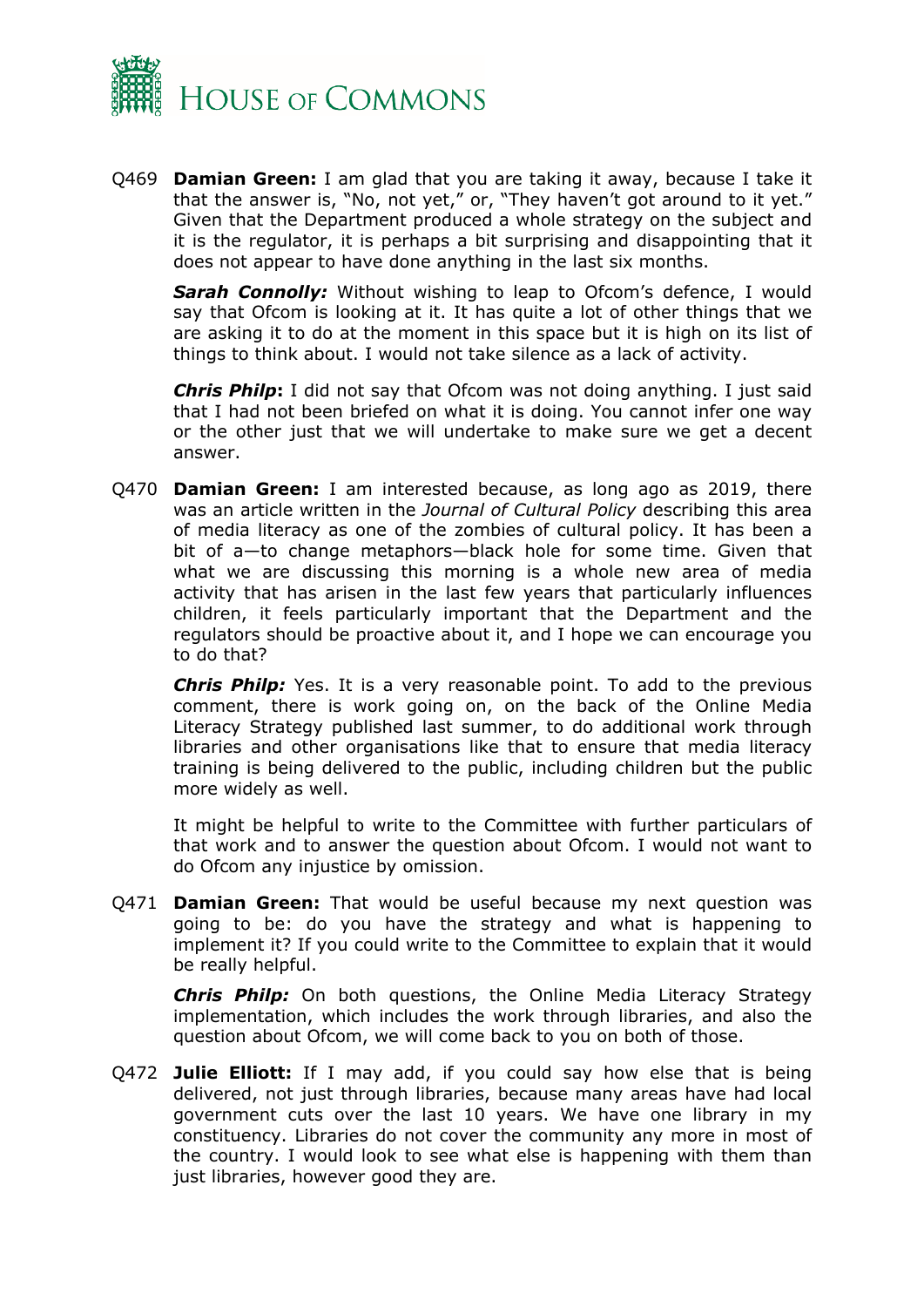

Child influencers represent a legislative grey area. This inquiry has found that child influencers are falling through the cracks of UK child labour legislation. Will you commit to addressing this by expanding the 2014 child performance regulations to require performance licences for children appearing in influencer content?

*Chris Philp:* Once again, this falls into Julia Lopez's area in the creative industries so I cannot give you a firm commitment on behalf of another Minister. What I can do is ask Minister Lopez to respond to you in writing on this specific question.

You are right to point out influencers in general, most of whom seem to be working in what you would consider to be a freelance capacity. They are not employees of a particular brand; they are providing an ad hoc service in exchange for payments. Some of them are children, one assumes acting with the consent of their parents although not necessarily so. For children in particular, it is something of a grey area. It is conceivable that given children, 16 year-olds and so on, do often have unfettered access to smartphones and are able to produce a self-made TikTok video in five minutes.

Q473 **Julie Elliott:** I would suggest a lot of them are under 16.

*Chris Philp:* They could be a lot younger, yes. Sadly, you are probably right, it is entirely conceivable they might be doing that without any parental oversight or knowledge.

Q474 **Julie Elliott:** We had a session that looked at this and, even with parental oversight, there does not seem to be any protection at the moment. Mr Griffin, is this something you can comment on?

*Chris Philp:* Before you do, Mark, under the Online Safety Bill, if there is evidence there is harm being caused to a child—either to the recipient or in the case you are describing, the producer—that will be covered by the Online Safety Bill. There will be an obligation on all social media platforms where there are a significant number of children active to take steps to prevent harm to children. That will be covered by the Online Safety Bill but, Mark, do you want to comment on the wider point?

*Mark Griffin:* I am not aware in DCMS that we have looked at the specific question you are asking about, the change to the legislation. We are very happy to take that one away.

Q475 **Julie Elliott:** The other thing that is connected, France introduced its exploitation of the image of children online platforms Bill in 2020. Will the Government be looking at bringing in any legislation to mirror that, which seems to give quite a lot of protection to children, or has the Department looked at that?

*Chris Philp:* Exploitation of children, would that be a BEIS issue? Harm to children will be covered by the Online Safety Bill. To the extent that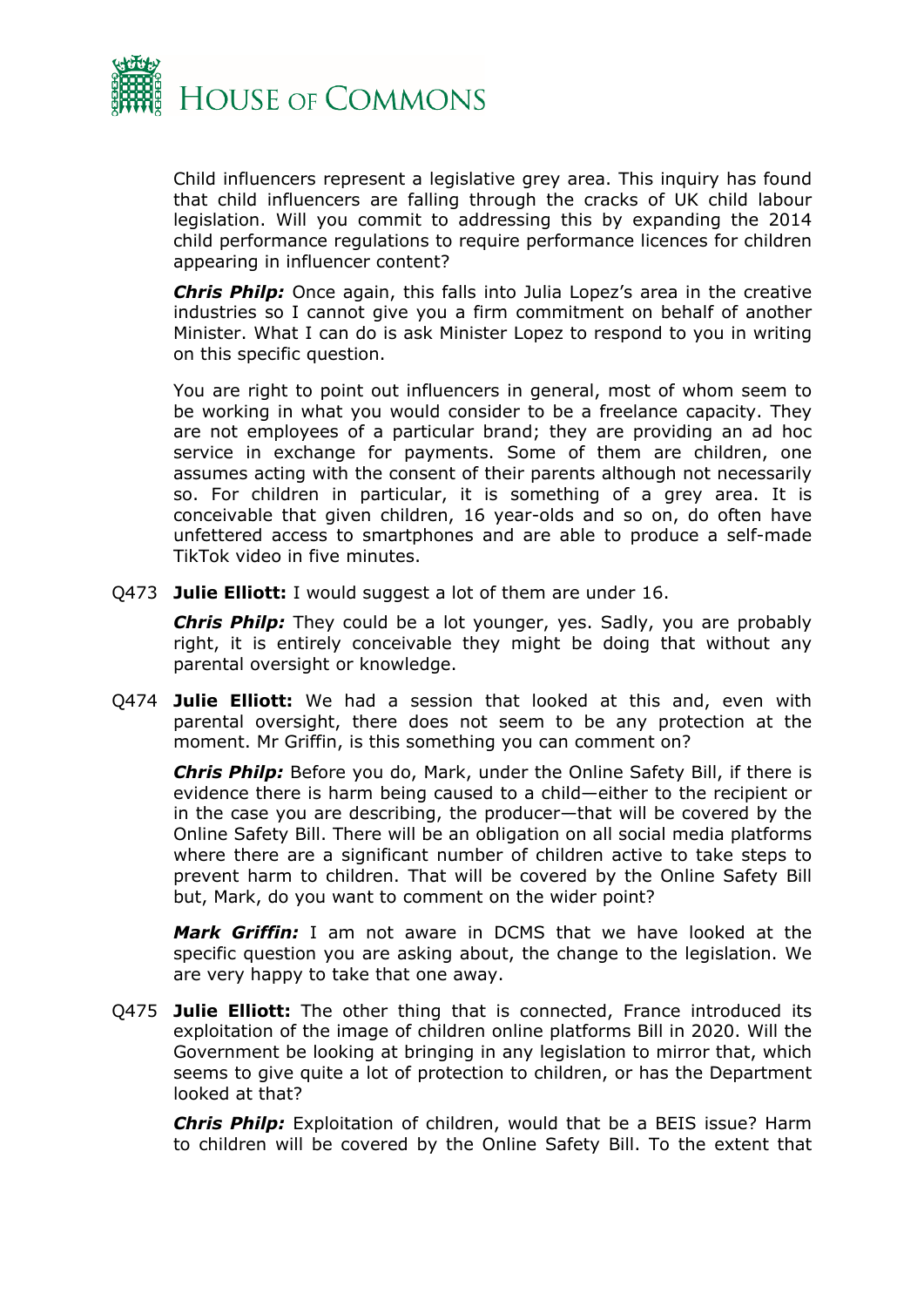

exploitation constitutes harm, which one would assume it would, the propagation of that, exploitative and therefore harmful content online—

Q476 **Julie Elliott:** It is about the hours that children can work because there does not seem to be any regulation in this area?

*Chris Philp:* Matters concerning hours of work, for example, are an employment issue, so it is a BEIS matter. We are into BEIS employment law territory here.

Q477 **Chair:** Forgive me, Minister. I understand the parameters working within Government when you say it is an employment matter, but Julie has a really powerful point. In our very first evidence session, we heard cases of children who were effectively on show from breakfast all the way through to bedtime, with their parents making tons of money from this serious amounts of money—and yet in the laws of this country if you are under 14 you are allowed to work 12 hours per week. Some of these kids are on show on stage for 12 hours per day. As a family man, I have to say don't you think that is fundamentally wrong and something that, as a Government, we should be doing something about?

*Chris Philp:* I agree that it does sound fundamentally wrong. From what you have just said, it sounds like that is already prohibited under existing labour legislation.

**Julie Elliott:** No, it is not.

*Chris Philp:* Did you say there was an existing law governing that?

Q478 **Julie Elliott:** Child influencers are not covered by current legislation. That is the problem. We are looking to the Government to introduce something that does regulate this and does protect children because at the moment, as far as I can see, they are not protected in law.

*Chris Philp:* Are you suggesting that applies to any child acting as a freelancer, or are you suggesting there is some specific loophole that means that child influencers are not covered?

Q479 **Julie Elliott:** Influencer culture is not covered by legislation at the moment. If you are an actor performing on stage it would be covered. Influencer culture is not covered.

*Chris Philp:* Even if they are being paid and everybody is essentially a freelancer?

Q480 **Julie Elliott:** They have not got a contract of employment, so they are being used to create income with their parents' consent and often their parents are managing this. However, the child is not protected at all. Perhaps if you do not know the answer to it, Minister, you can go away and have this looked at, because it is a serious issue we came across where there does not seem to be any protection in law to children in this country being used in this way.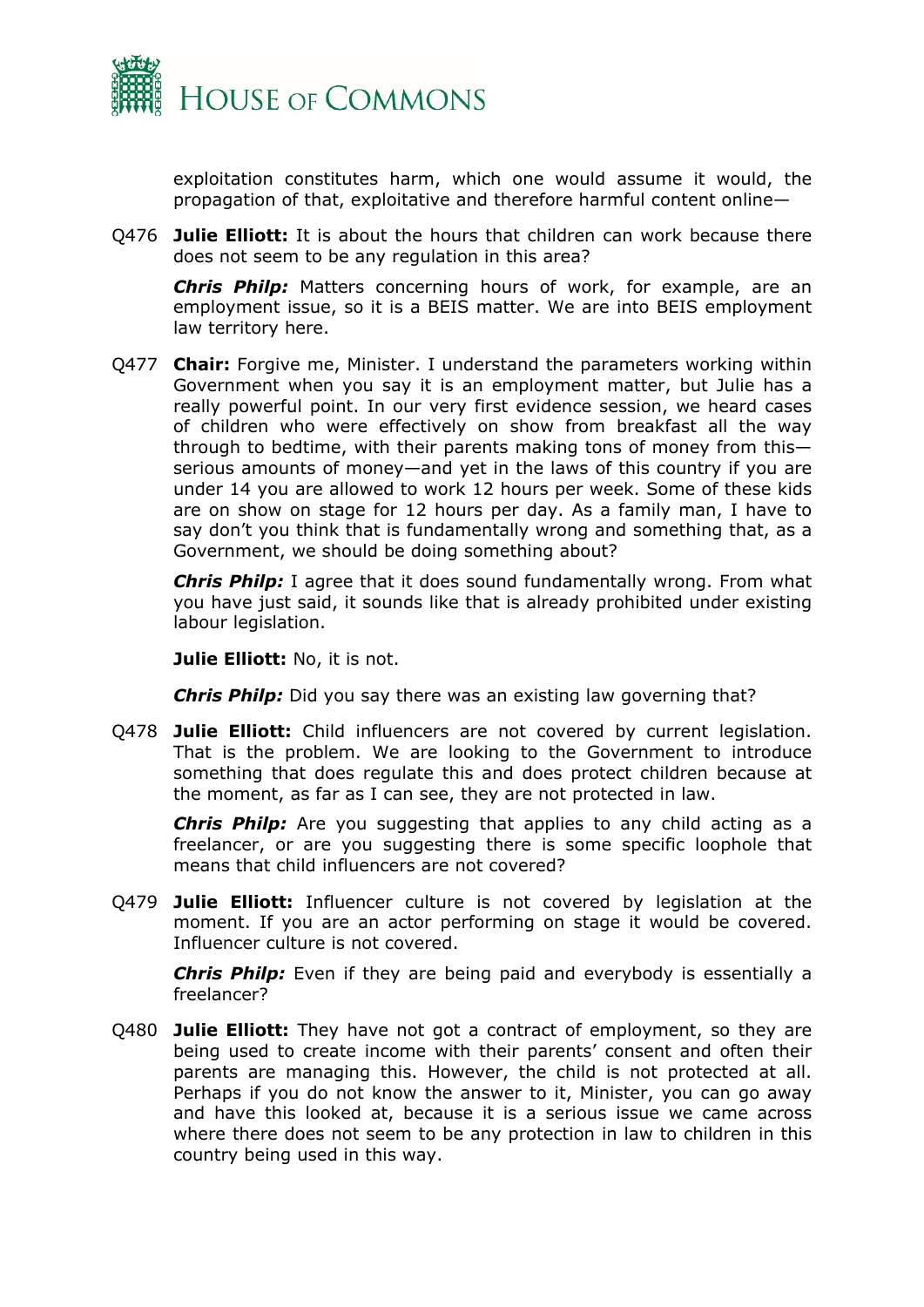

*Chris Philp:* You are highlighting what is potentially a lacuna in the way employment rights legislation operates. That is a BEIS area. If this lacuna or gap that you are describing exists, I would say at face value that does sound like an issue that should be sorted. What I can undertake to do is to draw the matter to the attention of my BEIS colleagues. Paul Scully is the Minister responsible for employment legislation. I will ask him to take a look at it based on what this Committee has found.

Q481 **Chair:** The key piece of legislation that works is, for example, if you go on the stage and you are performing in a musical—I am stretching an analogy there—you fall under the performance and activities regulations of 2014 related to children. If you are at home, and your parents are filming you eating your breakfast, falling off your skateboard and doing this and that, and then they are basically making money from you, that is not covered by any of this legislation whatever, and there are no parameters in what you would term working hours that we would recommend.

*Chris Philp:* If that is the case, we—the Government—should look at filling that gap. It will either be BEIS or, if it is in the creative industries, it might be our Department. We will find out which bit of Government is responsible and ask them to give you a response, because you have done exactly what a Select Committee should do: taken evidence and identified a gap that has arisen. This is a new thing. This did not exist 10 years ago, or possibly five years ago. This is a new phenomenon.

**Chair:** Probably the nearest phenomenon would be the freak shows—the travelling freak shows and circuses. That is the closest analogy I can bring to exactly what we are seeing now regarding child exploitation in this world of online influencers. Julie, do you have any more questions?

#### **Julie Elliott:** No.

Q482 **Simon Jupp:** Good morning, Minister, and the rest of the panel joining us this morning.

Before I move on to compliance, is it quite a frustration that you have just heard a potential problem highlighted by the evidence this Committee has heard and it falls under a different Department, sometimes with a different Minister? Is it very difficult to co-ordinate all the work between these different Departments and Ministers to achieve the right outcome and ensure the legislation you are bringing forward covers off all these aspects?

*Chris Philp:* You are very eloquently describing one of the challenges of Government in any area not just this one. We have 20-odd Departments, maybe slightly more—22, 24—and about 70 or so Ministers covering all of those Departments. To function you have to define the Department that does what and within each Department which Minister does what. You have to do that so that you know what you are working on. Inevitably, issues arise—like the ones that we are discussing today—that cut across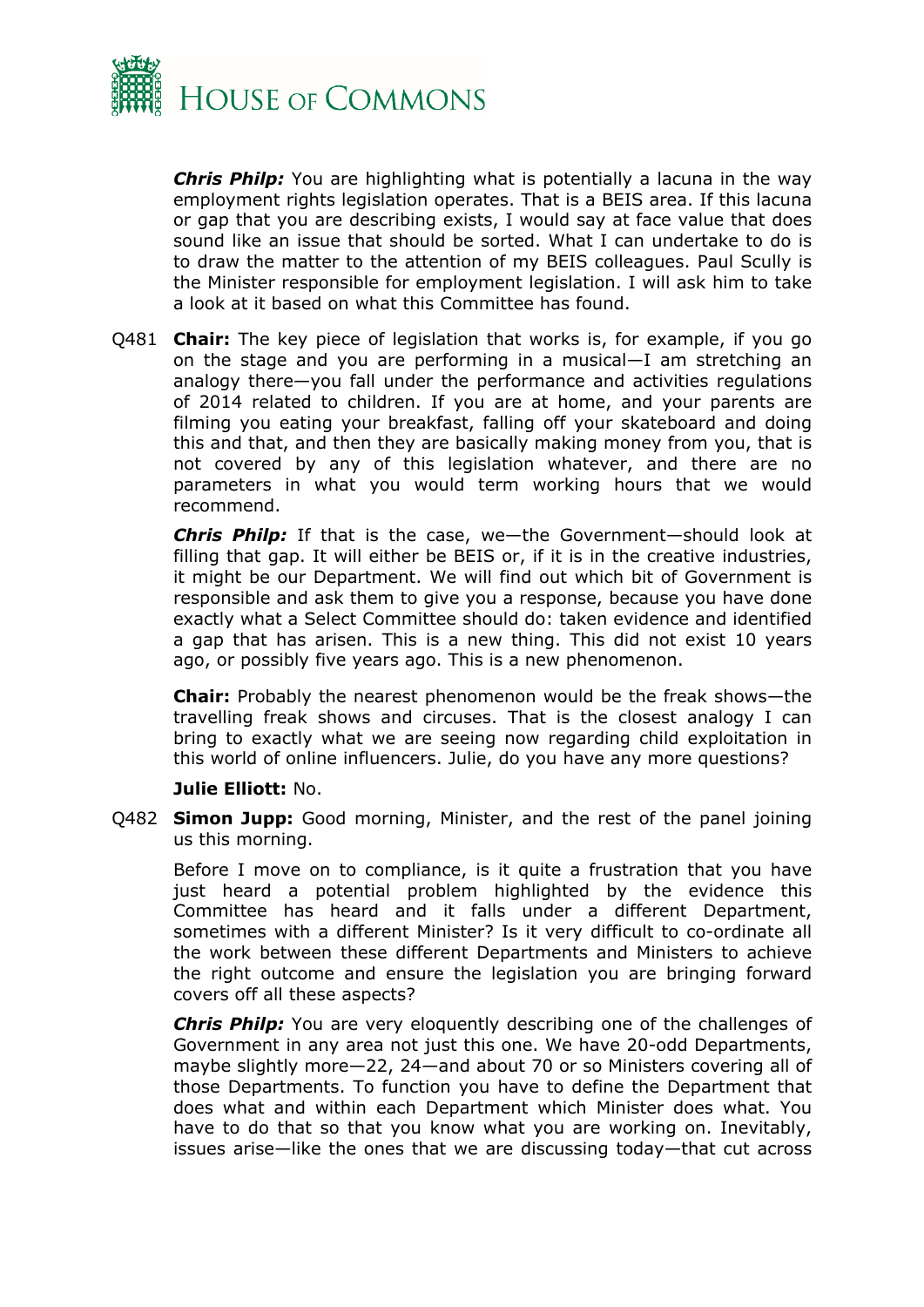

a number of areas, and you have to try to find ways of co-operating with your colleagues across government to make things happen.

Damian was in the Cabinet Office; the Cabinet Office sometimes provide a co-ordinating function if it is cross-departmental. I am sure Steve had similar experiences.

**Steve Brine:** We used to do it brilliantly.

*Chris Philp:* Yes, exactly. It has gone downhill since. I didn't mean that. That was a joke.

An example of that is in the Online Safety Bill, where we have been working quite closely with the Home Office, because some of the online safety stuff interacts with things like child sexual exploitation, national security, Home Office issues.

It is getting off topic here, but on the digital economy type issues there is a massive cross-over in promoting the UK as a tax centre, which is in my portfolio. There is a significant cross-over with Treasury, the tax system, the British business bank, research and development that is in BEIS, UK RI, a huge impact on the tax sector. Particularly at DCMS there is significant interaction with other Government Departments, so you spend a lot of time trying to co-ordinate that.

I was in the Home Office previously and it was more siloed, where you were dealing with a topic that had a ringfence around it, but the DCMS issues are in technology, media, online safety that reach into all kinds of other Departments.

Q483 **Simon Jupp:** Indeed. Moving on to compliance, in 2020, the Competition and Markets Authority did a three-week disclosure monitoring exercise, which was mentioned by Mr Griffin earlier. It looked at influencer advertising compliance and suggested that one in four stories were ads but only 35% of them were labelled as such; 2020 is the only example we have of this. Are you aware of any other reviews of this kind to ascertain how much of a problem it is now and not two years ago?

*Chris Philp:* I think they have done more since. The 2020 study you referred to was specifically on Instagram. I understand work has been done with both the ASA and the CMA subsequent to that to try to drive up compliance because that 35% under the regulations should be 100%, so it is a long way short.

As far as I am aware—and Mark can elaborate—there has not been another check-in to see where that 35% has moved to. I know with Instagram there has been a particular programme of engagement, because that study two years ago did highlight a particular problem. Mark, do you want to elaborate?

*Mark Griffin:* I am aware that, after it did that study in 2020, the ASA wrote to all of the influencers and brands that it found had non-disclosure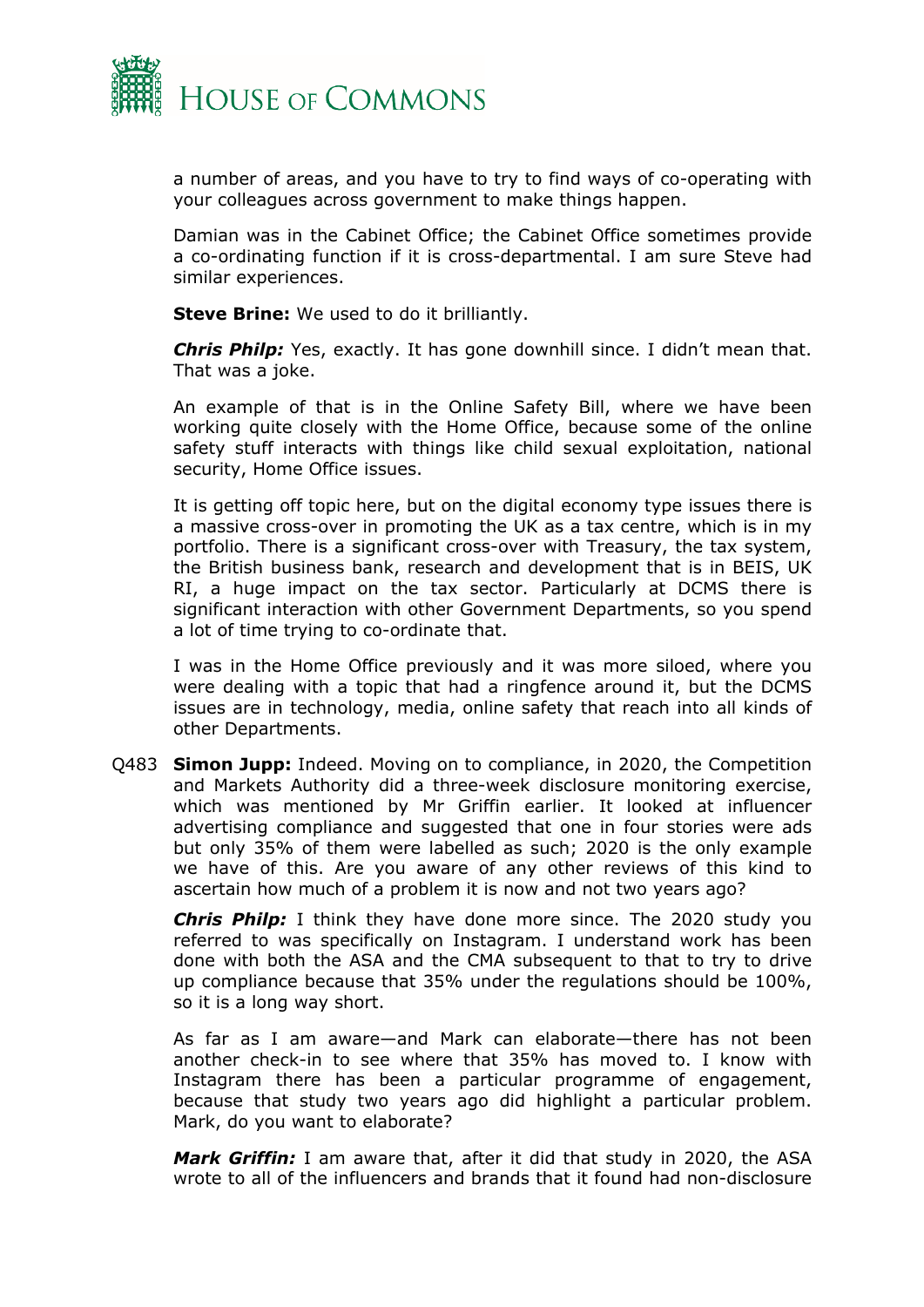

advertising to ask them to address it. What it has been focusing on is strengthening the sanctions, and I think it described those to you. The key steps there are the register that it now holds on its website of influencers who do not disclose advertising, who have done that repeatedly and not corrected it.

A further step it has taken very recently, which is for persistent noncompliant influencers, was to take out advertising against them to make it clear that those influencers are not following the rules and that has brought—as the ASA described it—those into line. I think what it is going to do next, having done that work, is obviously to think about what its next step is. I know the ASA is considering that at the moment, and I am sure it will be considering the recommendations of this Committee at the same time.

Q484 **Simon Jupp:** The CMA say that the level of compliance is unacceptably low. Those sanctions and changes are not enough. There are still more solutions to be found to these problems, as Mr Griffin has alluded to, Minister.

*Chris Philp:* Yes, and there is more to do here. The Online Advertising Programme is a vehicle that I expect will address that. As Mark said earlier, at the moment, the ASA's regulatory regime is non-statutory and it may well be there are proposals coming forward on the Online Advertising Programme requiring statutory regulation; regulation that carries the force of law to ensure compliance. The example you have been highlighting quite rightly just now is an illustration of why that may be needed.

Q485 **Simon Jupp:** Do you think the ASA needs additional powers to enforce compliance?

*Chris Philp:* That is a question that the Online Advertising Programme consultation, which is due in the relatively near future, will address. This failure to disclose paid for advertising essentially, paid for influencers, is a problem and it does need sorting out. Progress has been made and action has been taken since 2020, but it strikes me that there is more that needs to be done.

Q486 **Simon Jupp:** When the ASA was in front of us, one of the things that struck me was it admitted it prioritises areas separately from influencer culture because of limited resources, as the ASA put it. Should its focus change?

*Chris Philp:* As the Chair said at the beginning, it covers quite a wide area and this interacts with the question of resourcing asked about previously. The ASA does need to pay particular attention to the online world because it has grown so much. As Mark said, it now represents over half of the advertising spend. It is very important that regulators in all areas, this area—CMA, Ofcom, ASA, all of them—keep pace with technological change.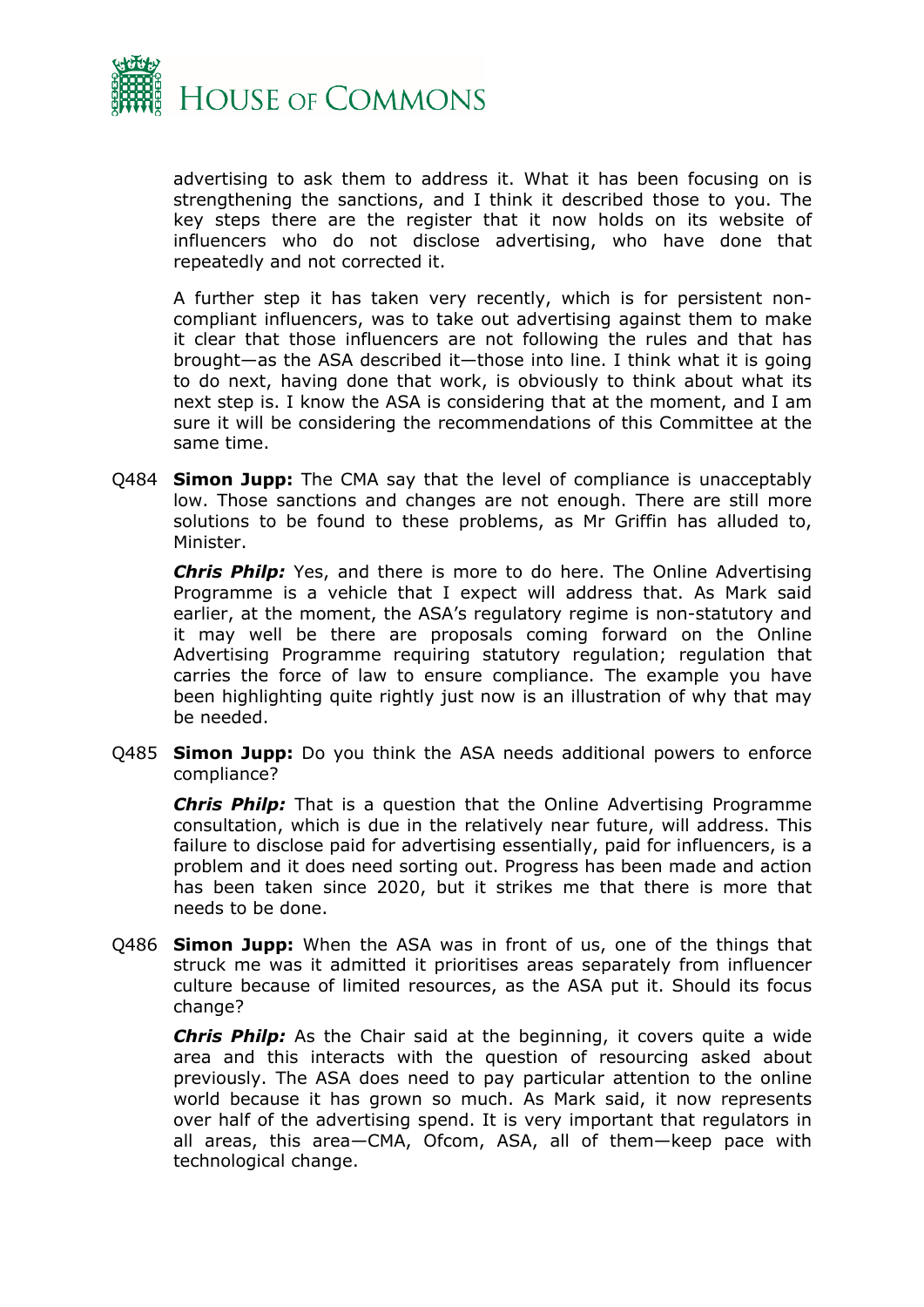

If you look at regulation in any of those sectors, quite often regulatory change lacks real world technical change in various periods of time from a month to, in some cases, years. Regulators in general, including the ASA, need to be agile and keep up with changes in the industry. Where there are new trends that emerge, they need to jump on them quickly and make sure they are resourcing proportionate to the risk.

I think it is true to say that traditional advertising, like TV, radio and newspapers, has been around for so long that the rules are well established, the participants and what is and is not acceptable. It also tends to be a relatively small number of quite large companies participating and it is easy to regulate. This area is hard. It is fast growing. It changes quickly. It is much more fragmented and it is harder to regulate. Therefore, it does merit commensurate attention.

Q487 **Simon Jupp:** Does it also merit additional resources within the ASA?

*Chris Philp:* Again, I am straying outside my territory here. I think that is a question the Online Advertising Programme will properly consider along with the questions about powers and funding, but the Online Advertising Programme is the place where that sort of question belongs. Unless, Mark, you want to add to that?

*Mark Griffin:* As I think I mentioned in one of my earlier answers, the ASA is focused predominantly on regulating advertisers. If it takes on responsibilities with regulating other parts of the advertising supply chain, digital intermediaries and platforms, that will incur additional regulatory costs and we would expect those to be fairly distributed across all of those players who are causing harm in the system.

**Simon Jupp:** Very interesting, thank you.

Q488 **Clive Efford:** Minister, I must say that I have found your approach to this Committee very engaging today. We have had other experiences with Ministers who have come before us. When you have identified an area that you are unsure about, you have said, "I think you are right and I will go away and look at that." That should be a lesson to other Ministers who come here, so thank you.

We mentioned earlier on the MSL study: "Time to Face the Influencer Pay Gap". That found there was a 35% gap between white and black influencers compared to pay gaps in other industries. It highlighted: education 8%, business and financial 16%, construction 19%, sports and entertainment 16%, and that the gap uncovered in influencer marketing vastly overshadows the gap in other industries.

None of those figures are good but it is more than double any comparator in that report. Does that suggest there is an urgency to deal with this, and what is the Department doing to address diversity in the influencer field?

*Chris Philp:* Thank you for the question. It does suggest there is a problem. I think it is worth saying that the MSL study, "Time to Face the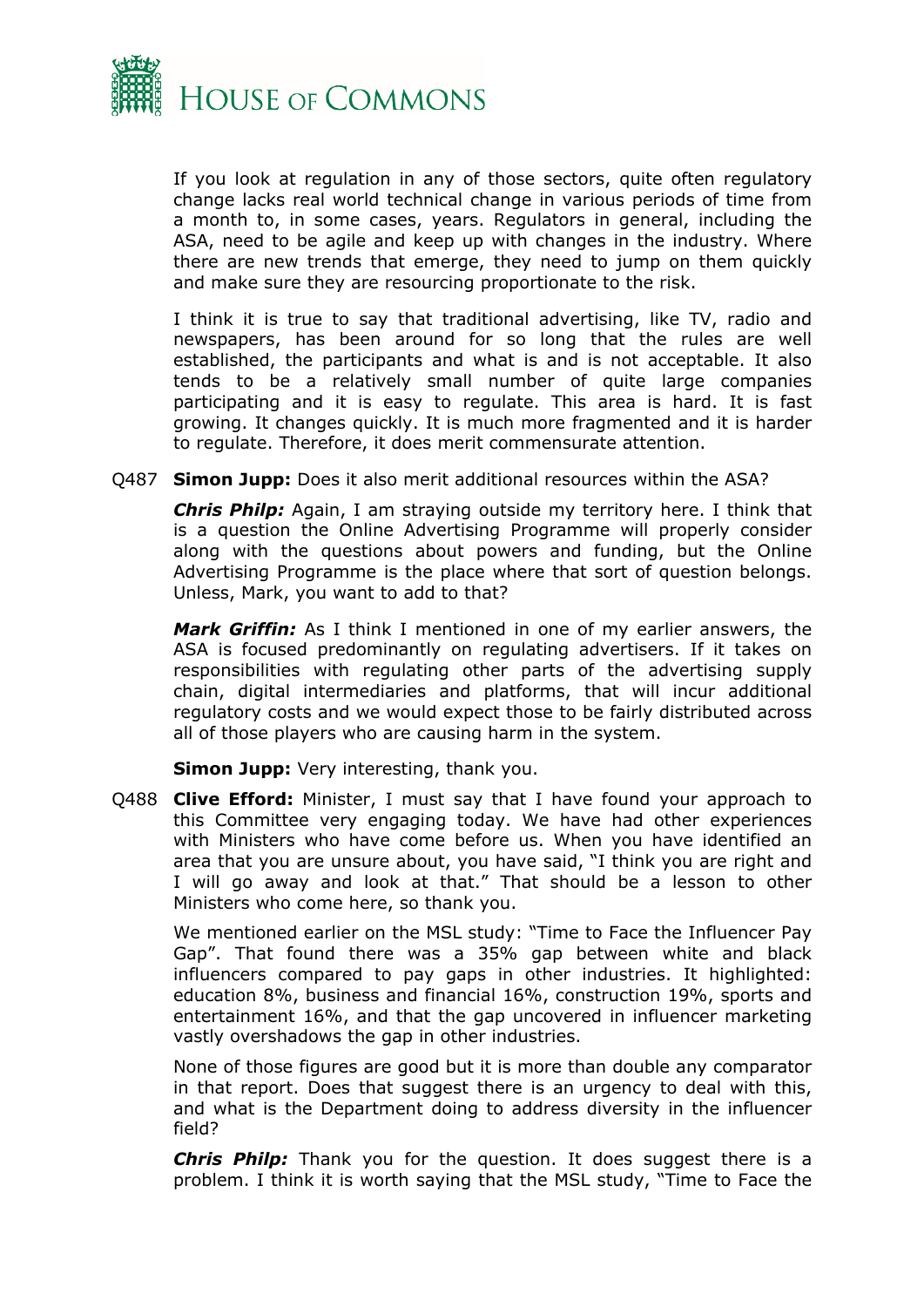

Influencer Pay Gap", which identified the 35% racial pay gap, came from the United States but it is reasonable to assume that issues may exist here as well that are serious and should be addressed.

One of the initiatives currently underway to try to do that is via ISBA, the Incorporated Society of British Advertisers. It produced a code of conduct last year, which I believe is being updated. The update is designed to focus on these issues of diversity and equality. The people who are doing the advertising are the ones paying influencers, so it is in their gift to pay people on a fair and equitable basis.

In the first instance, we would look to this code of conduct being updated to try to address this issue in the UK. Mark, do you want to add to that?

*Mark Griffin:* It has been very helpful that you have drawn the report to our attention. As I said earlier, we are not aware of any comparable UK research. Within the creative industries we have a significant programme to improve diversity and inclusion, and the creative industries themselves have committed to an eight-point plan to do that. Part of that is the measurement of what they are doing. Once the ISBA code of conduct is updated to cover these qualities and diversities issues, we would like them to see a measurable improvement in those outcomes as a result.

Q489 **Clive Efford:** The report also suggested that one of the simplest solutions to dealing with this issue is pay transparency. Is that something that is being considered as part of the review?

*Mark Griffin:* It is not part of the Government's Online Advertising Programme. Influencers all have income from multiple areas. They may receive payments from the platform they are on and they will have commercial arrangements potentially with one or many brands. The contractual arrangements they enter into would be a private matter for them and those companies.

What we might be seeing, particularly in the United States, is the influencers want to begin to share more of that information across their community. That is very helpful because it allows them to understand, if they are entering into a particular arrangement, whether they are being treated fairly compared to others.

Q490 **Clive Efford:** Minister, you said it is reasonable to assume that we may see similar pay gaps here in the UK, because this is an American study. Do we intend to fill that gap with any research?

*Chris Philp:* What we will do is take that question away and look to explore whether we and our partners in industry can fill that.

Q491 **Clive Efford:** It has also been reported to us that influencer talent agencies struggle to find talent from under-represented groups because they are not profiled enough by social media companies. This suggests that there may be concerns about the racially and gender biased recommendation algorithms and content moderation. Is that something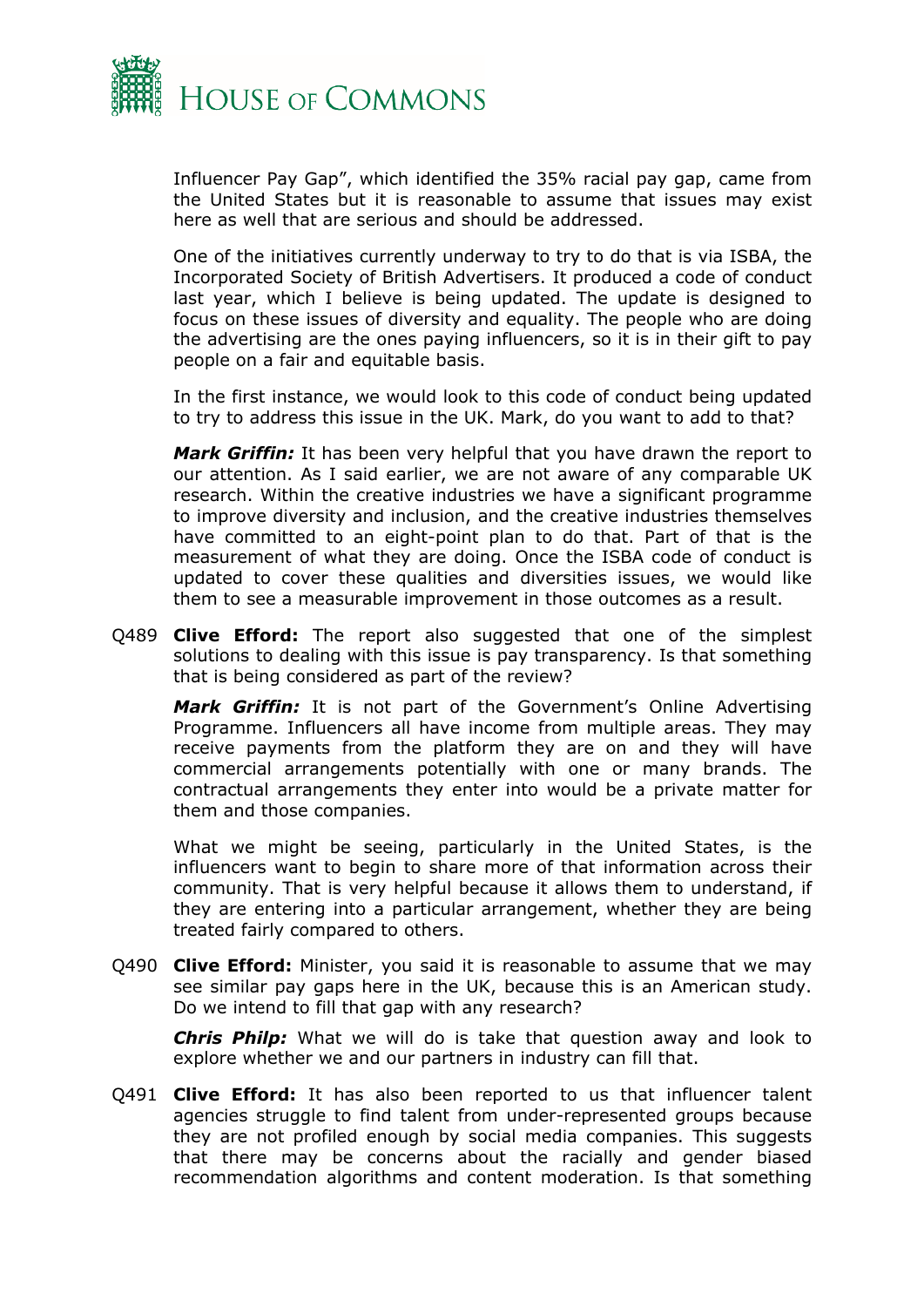

the Government are addressing, or does they have concerns about it?

*Chris Philp:* Regarding algorithms in general, including algorithms that promote content, we are looking at artificial intelligence algorithms as well. Many of these would be considered to be AI algorithms. It is an area we are considering. We are very aware of suggestions, and we are concerned by the suggestion that AI algorithms contain inadvertent bias. They are not designed to be biased but they may develop bias simply by the way that the algorithms operate.

We are publishing some work relatively imminently on artificial intelligence standards and regulation, which we hope will be world leading. One of the things contained in that are provisions on bias that may derive from algorithms, because we are concerned that it is growing not just in this area, so identifying social media people to get promoted, but in all kinds of other areas where AI algorithms get used. For example, financial decision-making. You get a loan/you do not get a loan, all that kind of thing. I think there is a wider issue for us to get on top of and the AI work happening at the moment is designed to address that.

Q492 **Clive Efford:** Any idea when that will be completed?

*Chris Philp:* It is going to be produced this calendar year, and I hope the first half of this calendar year, but it will be in 2022 for sure.

Q493 **Chair:** Just on that point, do you think the Equality Act needs to be extended to cover specific algorithms and the way they interact in decision-making, how we are advertised to but also, frankly, how we make our money, just given the way in which it impacts our daily lives now?

*Chris Philp:* Equality Act duties apply generally to the outcomes that different businesses deliver. In areas that are quite opaque, like algorithms, they have not been properly looked at from an equality perspective. The algorithms are most effective, or intrusive, have the most impact in the AI environment. That is why it is so important to get this AI regulation right, to ensure that biases do not creep into AI algorithms.

AI is having already—and will continue to have—a transformational effect on society and the economy. We have to make sure it does not have biases baked in. It is not a question of legislation; it is a question of making sure that, in the application of algorithms, this issue is properly regarded. It is quite easy to overlook or neglect it unless it is consciously looked at and addressed.

Q494 **Chair:** How do you bake in that best practice rather than use it to be reactive?

*Chris Philp:* By the regulatory environment. In things like AI, making sure that, when using algorithms, there is a general duty to have regard to this issue rather than just ignoring or forgetting about it. That is what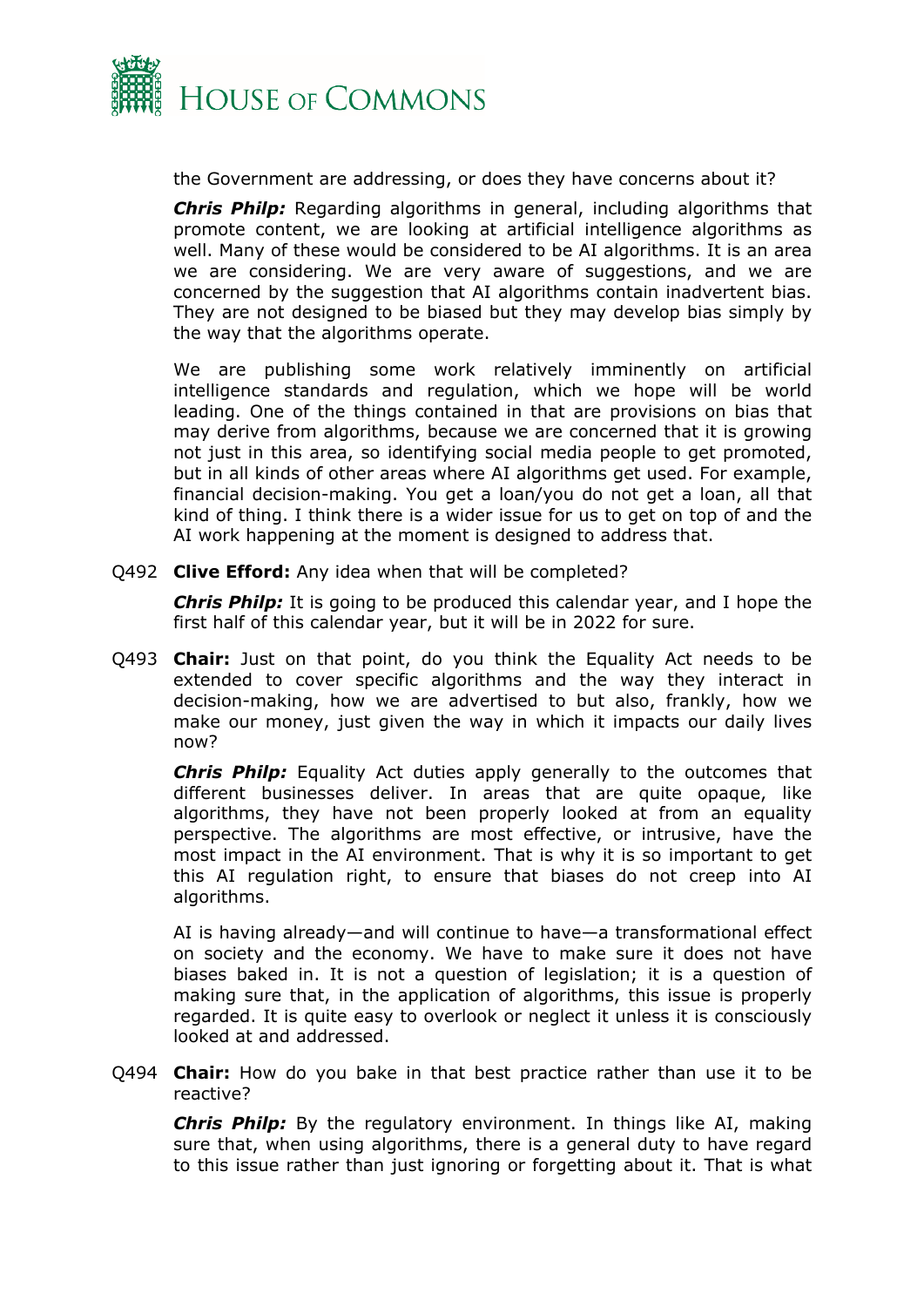

we are working on at the moment. You do not want to go so far that you stifle innovation. There is a balance to strike between making sure important issues like equality are properly heeded and paid regard to, but not to the point that you prevent all innovation. That is the balance that needs to be struck. Historically, the Europeans have gone too far on the regulatory side and have stifled innovation, so we need to ensure we strike the balance in the right place.

Q495 **John Nicolson:** Thank you for joining us this morning. Regarding the influencer inquiry the Committee has done, it has been quite striking that lots of the witnesses we have heard from hitherto say that there are specific under-represented groups, specifically women, surprisingly—I am surprised by that—and also racial minorities. The talent agencies have told us that it is very difficult to book these groups because the social media companies and their algorithms do not represent them sufficiently.

It sounds quite obscure but it is important in practical terms because we want the faces we see online, influencing particularly young people, to represent society as a whole. What do you think you can do, Minister, to address this from the Government's perspective?

*Chris Philp:* That is a very good question. The point I made a second ago about the way algorithms operate is an important one, particularly in the context of artificial intelligence. That is already—and will continue in the future—playing an increasing role in the way that content is selected and displayed online. Also, far beyond that, in financial services for instance. Making sure that as those algorithms become even more pervasive, impactful and influential that they are carefully monitored to ensure there are not unintended but, nonetheless, as you say, serious implications for diversity, fairness and representation.

The first thing is to make sure that those algorithms are properly looked at, and the current ongoing artificial intelligence work is designed to address that issue. That is the first point, about the algorithms themselves, which you have quite rightly pointed to.

Secondly, industry itself needs to play an important role here. There is data from a UK survey, I think, which essentially validates the point you have just made. That suggests that 9% of UK influencers are from BAME backgrounds, which is a lower percentage than the population as a whole, which suggests that there is indeed an issue. The work by industry, particularly the Creative Industries Council and their eight-point diversity charter, is important. I hope that will provide a push from the demand side but the algorithms are also important because they become a selffulfilling prophecy, as you suggested in your question.

Q496 **John Nicolson:** You accept that Government intervention will probably be necessary in order to redress this because the companies themselves do not seem to be doing it.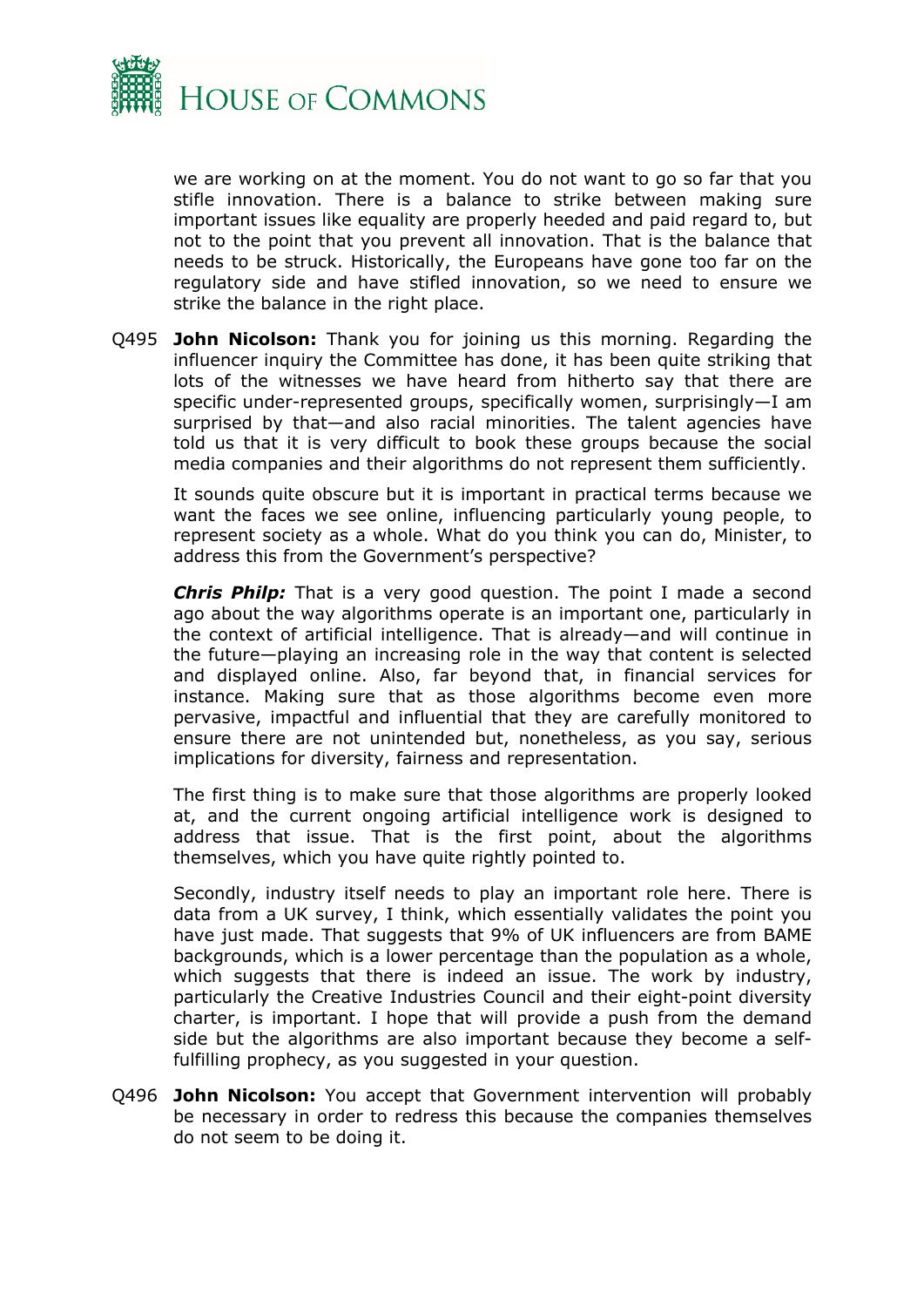

*Chris Philp:* In relation to the algorithms, yes, and this is a much broader point that we may come on to in our second session. Generally speaking, tech firms often optimise their algorithms for profit, for money, and do not give regard to either harm that may be caused or inadvertent discrimination of the kind that we are discussing now. I think Frances Haugen's evidence to the US Senate, *The Wall Street Journal* and so on, gave a powerful illustration of the way these companies—in that case, it was Facebook—run their algorithms for profit with no regard for wider social issues such as the those we are discussing here. It is a problem. and we need to address it through the AI work we are doing through the Online Safety Bill.

Q497 **John Nicolson:** Moving on, we all know that women are subjected to a disproportionate amount of abuse on social media but, in the course of our inquiry, social media influencers who have come before us have told us of absolutely horrific levels of abuse. One woman read out some of the things she has been getting all the time, day in, day out. It is obscene and the social media companies are doing nothing about it. They pretend that they are interested in it, They encourage people to report but, of course, if you report, absolutely nothing happens. She told us that she has given up. She just endures it. Nobody should have to endure this stuff.

What more do you think can be done, specifically, to protect people in this category, not just women in general but—since we are looking at social media influencers in our report—social media influencers who choose to put their heads about the parapet and talk about their lives?

*Chris Philp:* That is exactly the right context to set. Social media influencers have just as much right as anybody else to be protected. They should not suffer the sorts of abuse that you are describing and nor should anyone in public life, in private life or in using social media platforms to earn a living or part of their living. People should not suffer disproportionate abuse, or indeed any abuse as a result. They deserve protection just like everybody else. The vehicle that will deliver that is the Online Safety Bill that we are going to discuss later. If the abuse that is being suffered by people—like the witness you are describing—crosses the criminal threshold, it will be covered by the Bill. There will be a duty on social media companies of all sizes to prevent that abuse from happening. That is the first step.

The second step, in relation to content that falls below the criminal threshold but is nonetheless harmful—and it sounds like some of the things you are describing may fit into that category as well—there will be a duty on the category 1 social media platforms, the largest platforms, to do a risk assessment. In that case, if one of the risk indicators, say for a role as a social media influencer, is gender that will have to be taken into account by the social media platform in doing their risk assessment and they will have to have policies in relation to that. The policies are not prescribed but there should be a policy, which should be clear and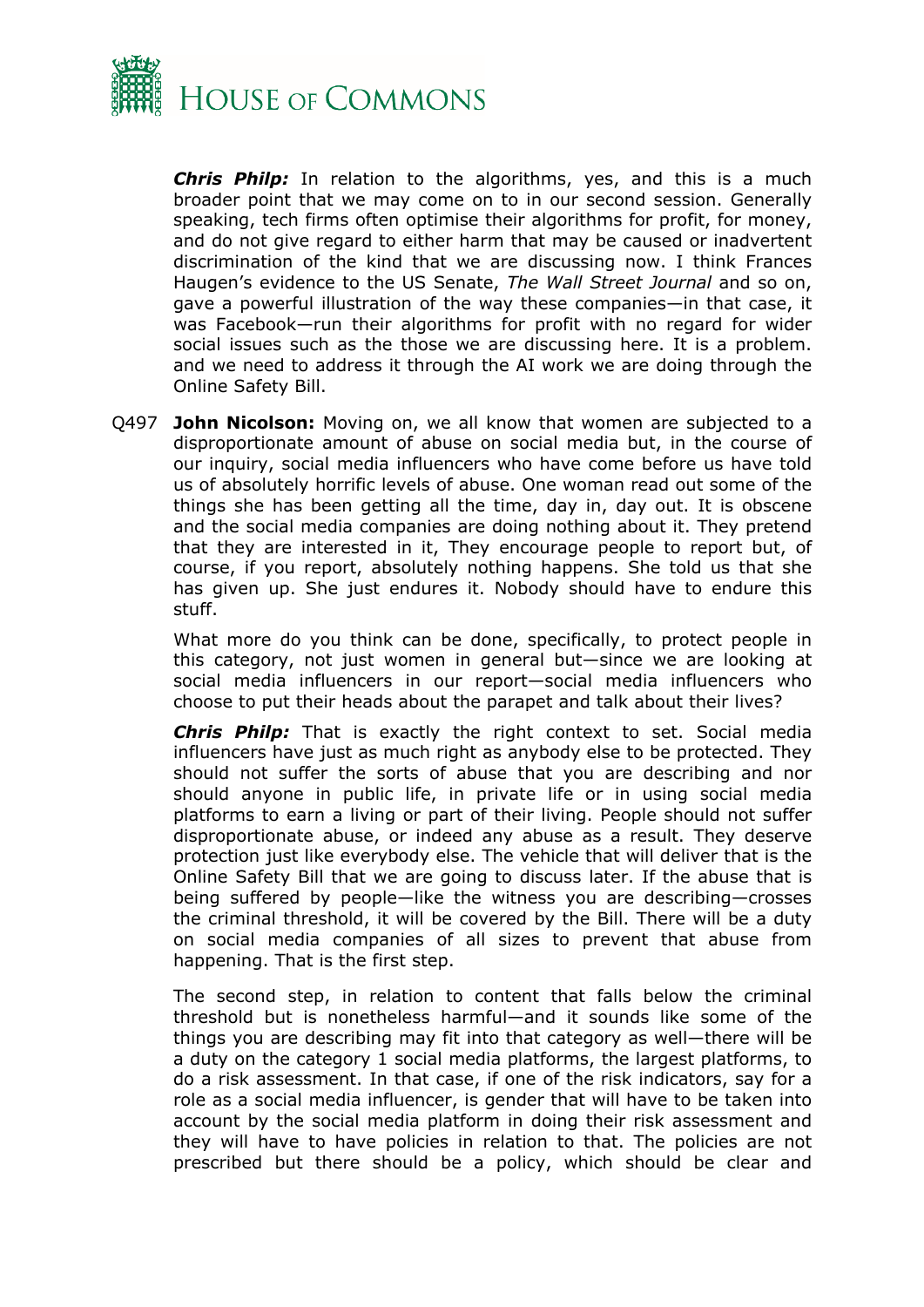

transparent and, having set that policy, it will have to be consistently enforced.

One of the problems at the moment is that very often the platforms do have policies that notionally protect people but they are not applied in practice. I think it is exactly so for the example you are giving. Under the Online Safety Bill, the big category 1 firms will have to properly enforce those terms and conditions to protect people, like the witness you described.

Q498 **John Nicolson:** Right. Therefore, it sounds like we are entirely agreed on this. For our constituents who are sitting watching this session in surprising numbers, anything that is illegal offline should also be illegal online. In addition, you as a Government are going to impose on the social media companies some sort of rules whereby, if something is harmful but not illegal, the social media companies will have to take action. What action will that have to be in practical terms and what sanctions will the companies face if they do not uphold their own rules?

*Chris Philp:* On the first point about illegality, not only will what is illegal offline be illegal online but there will be a duty on social media firms to stop it from happening. It is not just a slap on the wrist, "That was illegal". They have to stop it. They have to show Ofcom what they are doing to stop it. If they don't they can suffer a massive fine.

On your second point, something that is legal that falls below the criminal threshold but is harmful, they first of all have to do the risk assessment I mentioned. Secondly, they have to have a clear policy as to what they are going to do about the risk that they have identified and they have to properly apply that policy, and often they do not do that. If they fail to do any of those three things—they have to do all three—Ofcom can take regulatory enforcement action. That includes ultimately levying a fine of 10% of global revenue or £18 million, whichever is the higher.

Q499 **John Nicolson:** Even if it is not illegal?

*Chris Philp:* Yes, even if it is not illegal. The thing I should say, in the interests of transparency, is that the second of those steps—having to have a policy to deal with the risk they have identified—the Bill does not prescribe what that policy should be. In theory, for example, it would be open to Facebook to say, "We have done a risk assessment. We have identified a risk and we choose to ignore it". Facebook would be able to do that but that would be publicly exposed and advertisers and so on could choose to withdraw because it would be forced to admit it was not taking action.

However, as a matter of practice, I think pretty much all of the big social media platforms—Facebook, Tik Tok, Snapchat and so on—currently have policies that prevent harmful activity of the kind we are describing; they just do not enforce it.